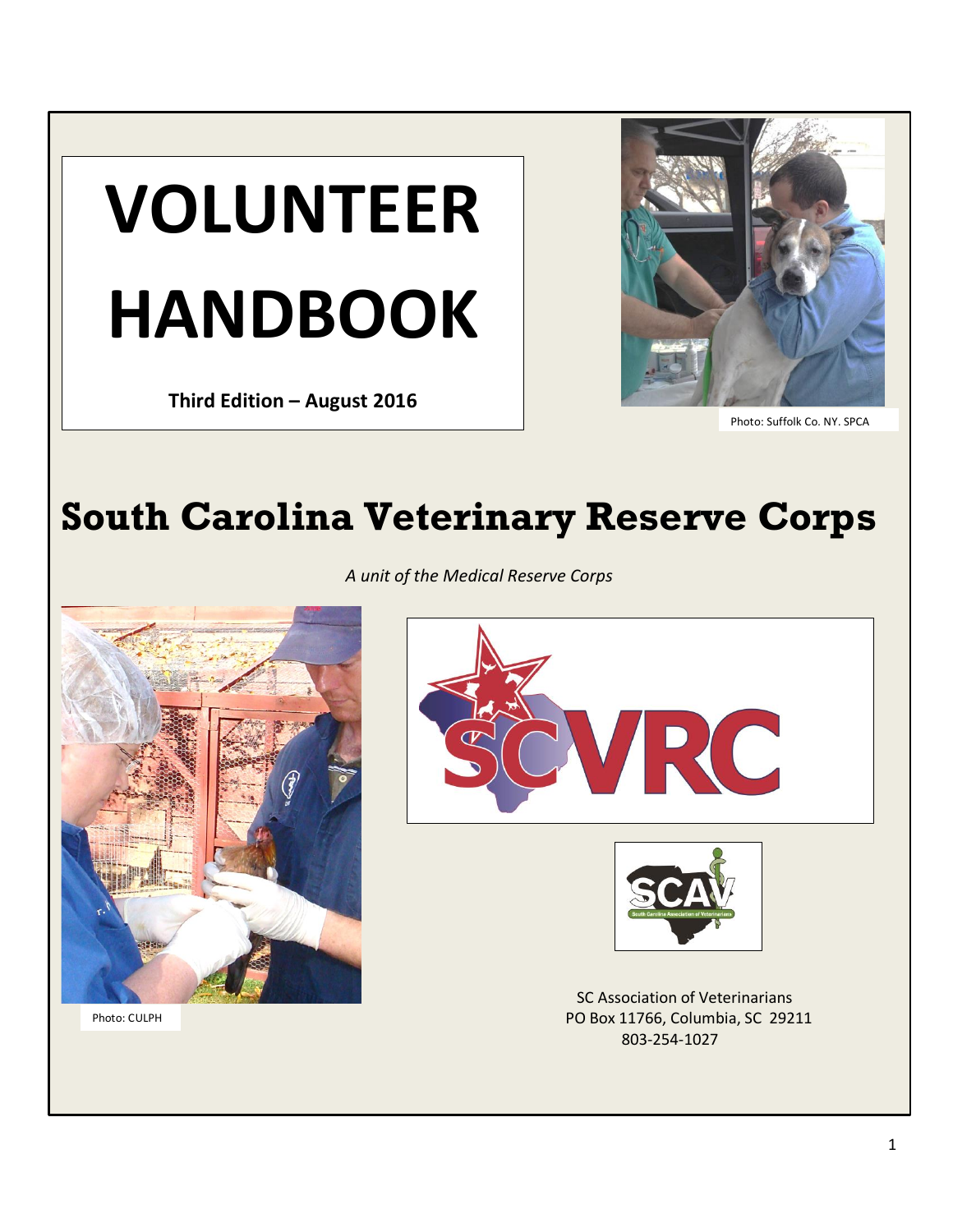# **South Carolina Veterinary Reserve Corps (SCVRC) Volunteer Handbook**

# **Table of Contents**

| Introduction<br>Background<br>About the South Carolina Veterinary Reserve Corps (SCVRC)<br>Purpose<br>Mission<br><b>SCVRC Organizational Structure</b>                                                                                                                               | Page 3  |
|--------------------------------------------------------------------------------------------------------------------------------------------------------------------------------------------------------------------------------------------------------------------------------------|---------|
| <b>Policies and Procedures</b>                                                                                                                                                                                                                                                       | Page 4  |
| Recruitment<br><b>Application Process</b><br><b>Training</b><br>Deployment and Demobilization as an SCVRC Volunteer                                                                                                                                                                  |         |
| <b>Protections for SCVRC Members</b><br><b>Criminal Background Check</b><br>Insurance and Liability Concerns<br><b>SCVRC Volunteer Code of Conduct</b><br>SCVRC Volunteer Statement of Understanding, Agreement, and Release of Liability<br><b>Reasons for Dismissal from SCVRC</b> | Page 6  |
| <b>Additional Information</b><br><b>Volunteer Resignation</b><br><b>Incident Command System</b><br>South Carolina Emergency Operations Plan<br><b>Other Volunteer Opportunities</b>                                                                                                  | Page 10 |
| <b>Activity Descriptions / Qualifications</b>                                                                                                                                                                                                                                        | Page 11 |
| Preparedness<br>Response<br>Recovery<br><b>Specialized Activities</b>                                                                                                                                                                                                                |         |
| <b>Acronyms</b>                                                                                                                                                                                                                                                                      | Page 23 |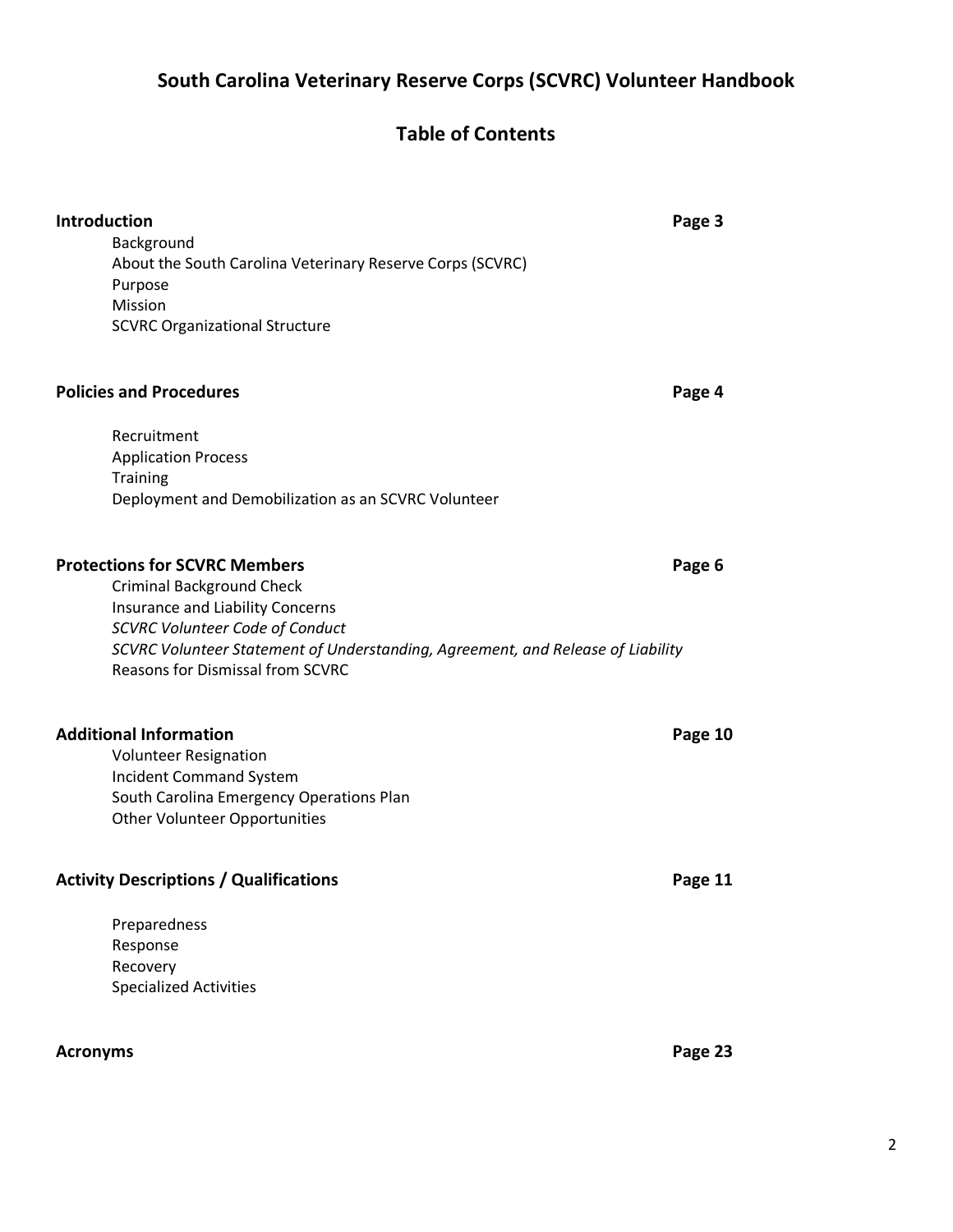### **Introduction**

This SCVRC Volunteer Handbook was designed to provide information to help prospective or new volunteers learn about the South Carolina Veterinary Reserve Corps (SCVRC). If questions remain after reviewing this handbook please contact any of the Unit Leaders noted on page 4.

#### **Background**

South Carolina (SC) is at risk of natural threats including hurricanes, earthquakes, tornados, and ice storms as well as technological threats such as chemical spills or radiation events. Any or all of these have the potential to create harm and hardship for people, their animals and all agricultural businesses in the state. In addition, in the event of a foreign/emergency animal disease, the SC State Veterinarian's office would seek to recruit trained veterinary volunteers to assist in disease containment and control.

It has been demonstrated that resources for animal/agricultural response are extremely limited in most states and would be quickly overwhelmed in disasters, leading to the recognition of the need for establishment of volunteer groups comprised of veterinary professionals and others willing to be trained and called upon to assist as volunteers in emergency events. To assist us in building a strong volunteer base we applied and were accepted in late 2014 as a new unit of the United States Surgeon General's Division of the Civilian Volunteer Medical Reserve Corps, a national network of local groups of volunteers committed to improving the public health, emergency response, and resiliency of their communities. The opportunity to organize our South Carolina Veterinary Reserve Corps (SCVRC) unit under this national Medical Reserve Corps (MRC) umbrella provides benefits to us in the development and maintenance of our group including examples of best practices shared between hundreds of other MRC units across the country.

In addition, we have the support of our local public health MRC partners and the option to request collaboration with them in training events throughout the year. DHEC has four regional MRCs located in each public health region.

Other key stakeholders with whom the SCVRC will engage include these: Clemson Livestock-Poultry Health, the lead state coordinating agency for resources for animal/agriculture issues in emergencies; emergency management divisions at the state level (SCEMD) and in all 46 counties; four SC Healthcare Coalitions; and SC Volunteer Organizations Active in Disasters (SC VOAD). SCVRC plans and policies will ultimately be integrated into existing local and state plans for public health and emergency response.

Required steps to becoming an SCVRC volunteer are on page 5.

### **About the South Carolina Veterinary Reserve Corps (SCVRC)**

#### **Purpose**

The purpose of the SCVRC is to supplement emergency response efforts statewide by providing a specialty unit of trained volunteers who can assist with animal-related issues in disasters.

#### **Mission**

The mission of the South Carolina Veterinary Reserve Corps (SCVRC) is to develop and maintain response capabilities for animal-related issues in emergencies. The SCVRC will complement and supplement existing MRC units by providing a group of specialized volunteers who can provide either direct animal care or assistance to the agricultural community, thereby improving the health, safety and well-being of SC citizens and communities across the state.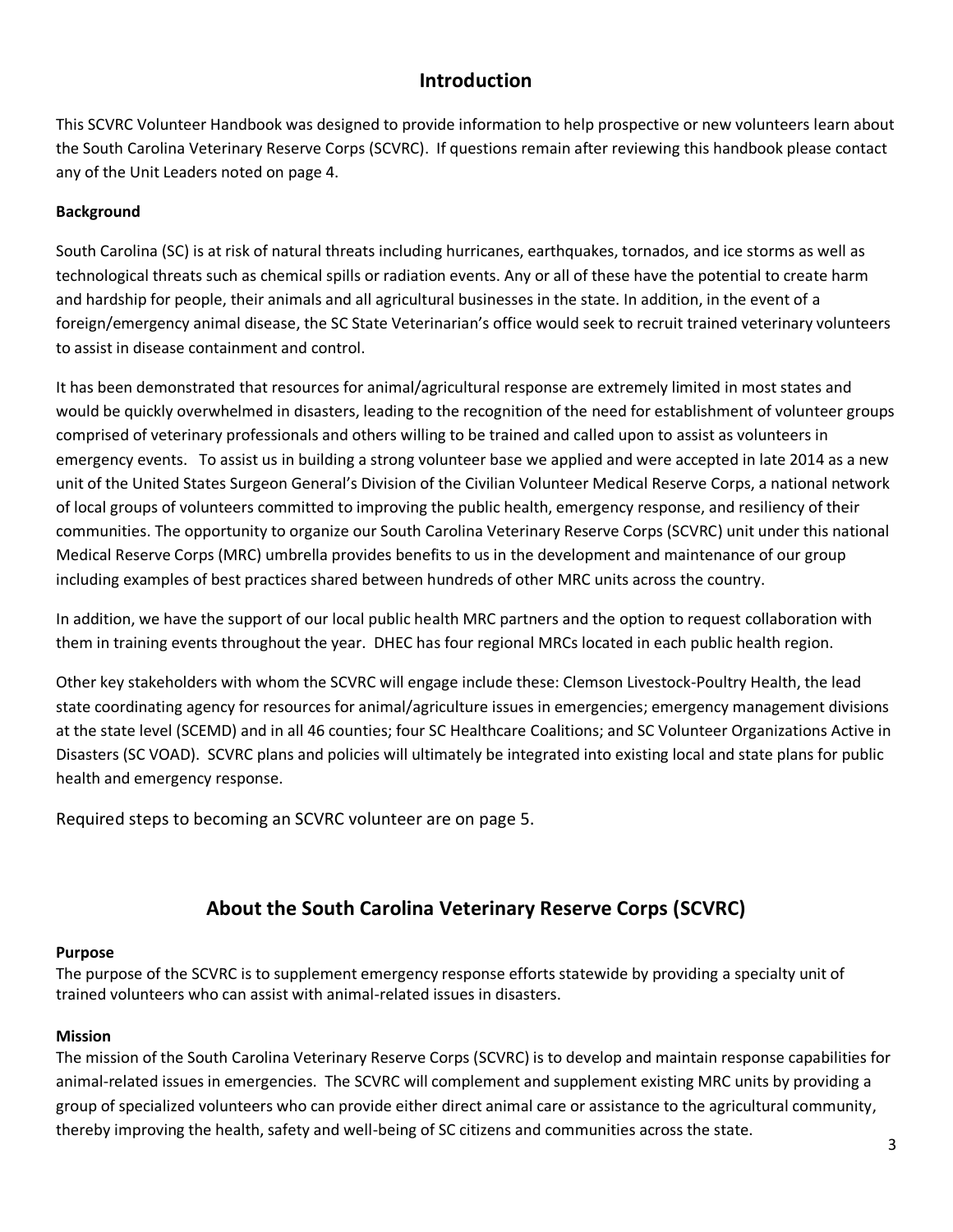#### **SCVRC Organizational Structure and Contact Information**

Housing Organization: SC Association of Veterinarians (SCAV)

SCVRC Leadership: Unit Leader, Unit Coordinator, Lead Veterinarian

| Unit Leader:       | Ms. Marie Queen<br>SC Association of Veterinarians<br>PO Box PO Box 11766, Columbia, SC 29211<br>803-254-1027                     |
|--------------------|-----------------------------------------------------------------------------------------------------------------------------------|
| Unit Coordinator:  | Dr. Charlotte Krugler<br>Clemson Livestock-Poultry Health<br>PO Box 102406 (500 Clemson Road), Columbia, SC 29224<br>803-726-7801 |
| Lead Veterinarian: | Dr. Kevin Elliott<br>864-354-5785 (text him)                                                                                      |

Currently the SCVRC is a statewide unit, serving all 46 counties. We may later consider designating regional volunteer leaders to assist in recruitment.

| <b>SCVRC Advisory Board:</b> | <b>SCAV Board of Directors</b>                                                                                                                                                                                                                            |
|------------------------------|-----------------------------------------------------------------------------------------------------------------------------------------------------------------------------------------------------------------------------------------------------------|
| Members/Medical:             | Veterinarians and Licensed Veterinary Technicians                                                                                                                                                                                                         |
| Members/Non-medical:         | Veterinary assistants, animal care specialists, veterinary practice managers,<br>Extension agents, administrative specialists, and those interested in assisting<br>with animal and/or agriculture-related issues during emergency events are<br>welcome. |

### **SCVRC Policies and Procedures**

#### **Recruitment**

Information about the SCVRC and invitations to join will be shared during emergency preparedness trainings and will be posted in the SCAV newsletter and on the SCVRC webpage. Outreach will also be directed to veterinarians and licensed veterinary technicians as well as veterinary assistants, practice manager and others involved or experienced in animal care, especially those who have expressed an interest in emergency preparedness and response when joining or renewing membership in SCAV and obtaining or renewing SC licensure.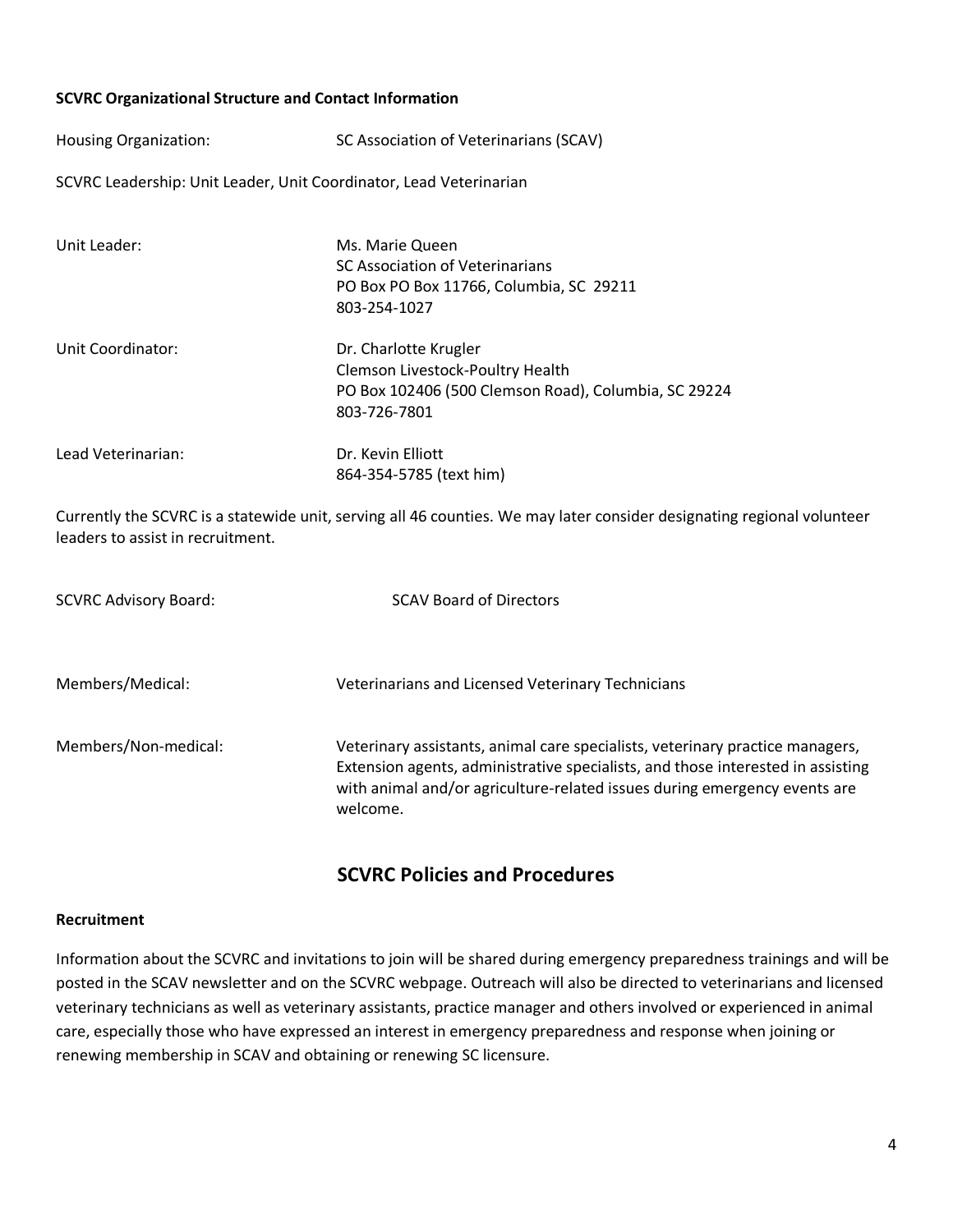#### **SCVRC Application Process**

Prospective SCVRC members need to do the following:

- $\checkmark$  Read the SCVRC Volunteer Handbook.
- $\checkmark$  Complete the SCVRC Application (on scav.org website).
- Read and agree to the *SCVRC Statement of Understanding, Agreement, and Release of Liability,* and provide a signed copy to the SCAV office.

Following acceptance of the application, SCVRC Leadership will arrange a short face-to-face orientation session.

Before accepting any volunteer assignments, an SCVRC member must complete the following:

- $\checkmark$  Incident Command System courses 100, 200, and 700 (instructions on page 10) and submit ICS completion certificates to SCVRC Unit Leader
- $\checkmark$  Review the South Carolina Emergency Operations Plan (EOP) Basic Plan and the Emergency Support Function (ESF)-17 Annex to the EOP (on the honor system - instructions on page 11)

Updates: Members will be asked to review and update their contact information up to four times a year. They will be able to view their SCVRC Application should they need to review their commitment options.

#### **Training**

SCVRC leadership will seek to procure trainers and classes to offer interesting and appropriate training opportunities for volunteers. Opportunities to participate in relevant emergency preparedness exercises may also be offered. Members will be notified when these are available. SCVRC training is intended to increase volunteers' capabilities to assist with animal/agriculture issues within existing emergency management infrastructure at local, state and tribal areas.

Some of the training topics will be targeted to medical SCVRC members (veterinarians and licensed veterinary technicians) while some will be applicable to all members including non-medical volunteers. It is expected that continuing education credits will be able to be offered in most cases and members will be advised when this is not the case.

For some volunteer assignments there will be specific training prerequisites. Activity Descriptions (page 11) describe what qualifications (such as training, experience, and/or licensure) are either required or recommended for various SCVRC activities. SCVRC volunteers will never be asked to participate in an activity for which they haven't received training.

The jurisdiction in charge of the event may also offer some just-in-time training to volunteers when they arrive at a response site.

The SCVRC will pursue grants and/or donations as needed to support resources needed for volunteer training efforts.

#### **Deployment and Demobilization as an SCVRC Volunteer**

SCVRC volunteer opportunities will occur within the SC state boundaries. (See Other Opportunities on page 9.) Those who express an interest on the SCVRC application to deploy out of state will be kept informed of those opportunities.

Anyone whose name is in the SCVRC database may be called to volunteer. Any member who is notified and requested to volunteer is free to answer "no" to the request with no consequence. (If asked several times with several "no" responses, we may suggest that member review the SCVRC Application to modify their commitment if needed.)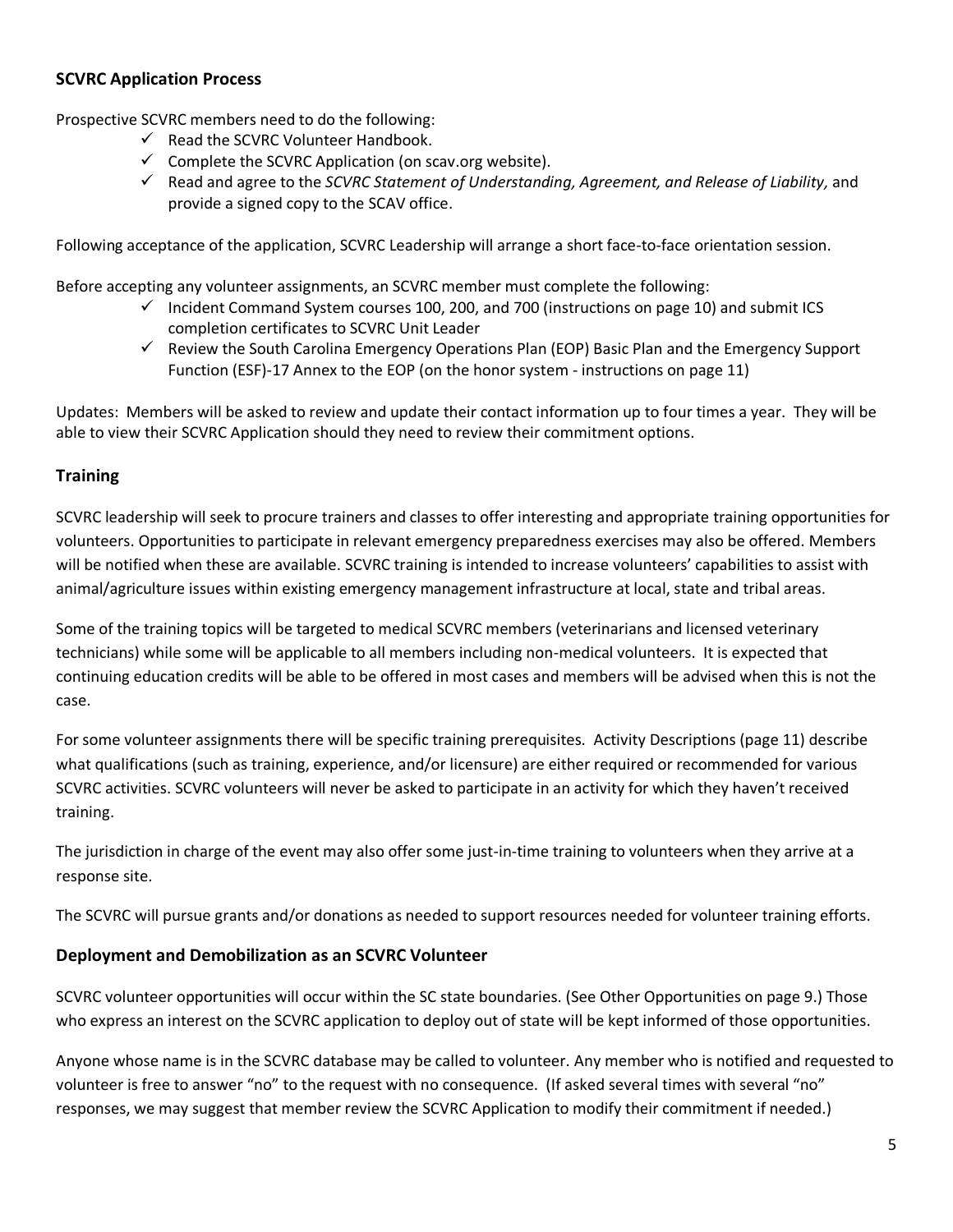The SCVRC Application is not only a tool for member registration but will serve as a database to be used by the SCVRC leadership to select appropriate volunteers to consider for volunteer deployment. When SCVRC volunteer services are requested, one or all of the following methods may be used to contact prospective members for deployment: text, phone, email (as per application choices) or certain, predesignated social media sites.

SCVRC members respond to requests for volunteer activity only in accordance with instructions from a representative of SCVRC leadership. SCVRC members do not self-deploy and do not proceed to an affected area to respond without being requested. SCVRC volunteer status does not imply a blanket, open, request to deploy at any time; instead each deployment is event-specific. Self-deploying "spontaneous volunteers" have hampered response efforts in some recent emergency events.

Once at a response site, SCVRC volunteers will be asked to sign in and out at a site specified by the jurisdiction that is managing the event (usually county or state emergency management agency). SCVRC leadership will maintain a listing of which SCVRC volunteers are currently assigned and where they are.

When SCVRC volunteers sign out of a response site, either because resources are no longer needed or when the volunteer needs to end his or her volunteer service at the site they are asked to notify SCVRC leadership with a summary of volunteer hours served and activities performed. The jurisdiction managing the incident will also track volunteer hours and services which may be able to be used to assist with the possible payment and reimbursement to and from the Federal Emergency Management Agency (FEMA).

SCVRC volunteers will have opportunities to comment on their experiences.

SCVRC volunteers will receive acknowledgement and appreciation for their service.

### **Protections for SCVRC Members**

The Medical Reserve Corps advises that MRC units put several layers of protection in place to protect individual volunteers as well as the housing organization.

Those include background checks and professional license checks where applicable during the volunteer screening process. In addition, it is essential that volunteers understand that insurance coverage is not provided for them by SCVRC of SCAV while deployed on a volunteer assignment or during training events. Volunteers are strongly advised to contact their insurance provider to ensure that their insurance coverage would cover them while volunteering for SCVRC. In addition, an *SCVRC Volunteer Code of Conduct*, developed by several states following experiences in actual disasters, helps explain expected volunteer conduct and, in turn, what conduct is not acceptable.

Another layer of protection is to provide volunteers with the training needed to perform specialized volunteer activities. Activity Descriptions (page 11) describe what qualifications are necessary, or recommended, for various SCVRC volunteer activities.

**PLEASE READ THE FIVE (5) SECTIONS BELOW.** Before becoming an SCVRC member, applicants need to acknowledge (in the *SCVRC Volunteer Statement of Understanding, Agreement, and Release of Liability)* that they have read, understood and agreed with the information in all four sections: **Criminal Background Checks; Insurance and Liability Concerns;**  *SCVRC Volunteer Code of Conduct; SCVRC Volunteer Statement of Understanding, Agreement, and Release of Liability;* and **Reasons for Dismissal from SCVRC.**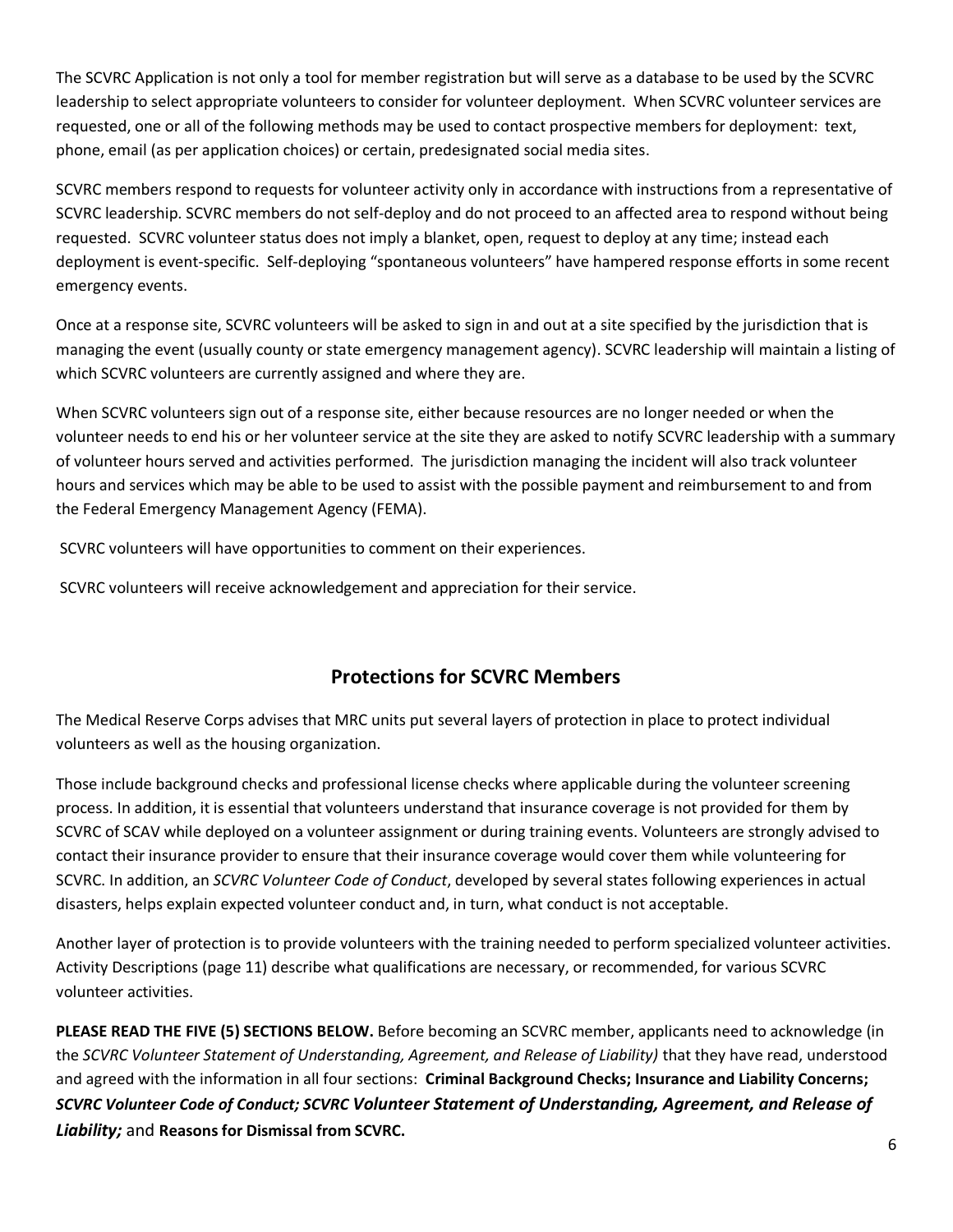#### **1. Criminal Background Check**

Criminal background checks are recommended for MRC volunteers and housing organizations. We will ask either the SC Law Enforcement Division (SLED) or another reputable agency to will run criminal background checks on applicants to the SCVRC. Applicants may need to provide their Social Security numbers as part of this process.

#### **2. Insurance and Liability Concerns**

The SCVRC will NOT provide medical insurance, disability insurance, or professional liability (malpractice) insurance to its volunteers. Volunteers should possess their own coverage.

Volunteers in SC do NOT receive workers compensation insurance - this includes SCVRC volunteers. It is recommended that volunteers review their own insurance coverage to determine if their personal policies would cover them if they must miss work due to an injury incurred while on a volunteer assignment.

SCVRC may, in its sole discretion, procure limited general liability insurance for volunteers attending specific training or volunteer events or a general liability policy for SCVRC volunteers. In any event, if SCVRC elects in its sole discretion to obtain such insurance, acts of gross negligence or willful misconduct will be excluded from this coverage. SCVRC makes no representations as to whether it will provide any such insurance coverages, and volunteers are advised to proceed on the assumption that no such coverage will be provided.

#### **3. SCVRC Volunteer Code of Conduct**

South Carolina Veterinary Reserve Corps (SCVRC) volunteers are considered emergency responders when activated. Incident Commanders in the response jurisdiction will have authority, based on their discretion, to deactivate any activated SCVRC volunteer for behavior contrary to the Code of Conduct. All volunteers representing the SCVRC will adhere to the following policies:

- 1. Volunteers representing SCVRC will enter into an event only when activated by SCVRC through state or local emergency management requests and will not be considered active until signed in at a designated staging area. Individuals engaged in response activities without formal activation are not deemed to be representing the SCVRC.
- 2. All veterinarians and veterinary technicians engaged in the practice of veterinary medicine while activated as volunteers for the SCVRC will comply with all provisions of the South Carolina Veterinary Practice Act under the SC Code of Laws (Title 40, Chapter 69).
- 3. Volunteers will project a professional manner and appearance while participating in SCVRC-related activities. The following will not be tolerated:
	- a. Consumption of alcoholic beverages while on duty or any display of public drunkenness.
	- b. Possession, use or selling of illegal drugs, or display of a drugged state.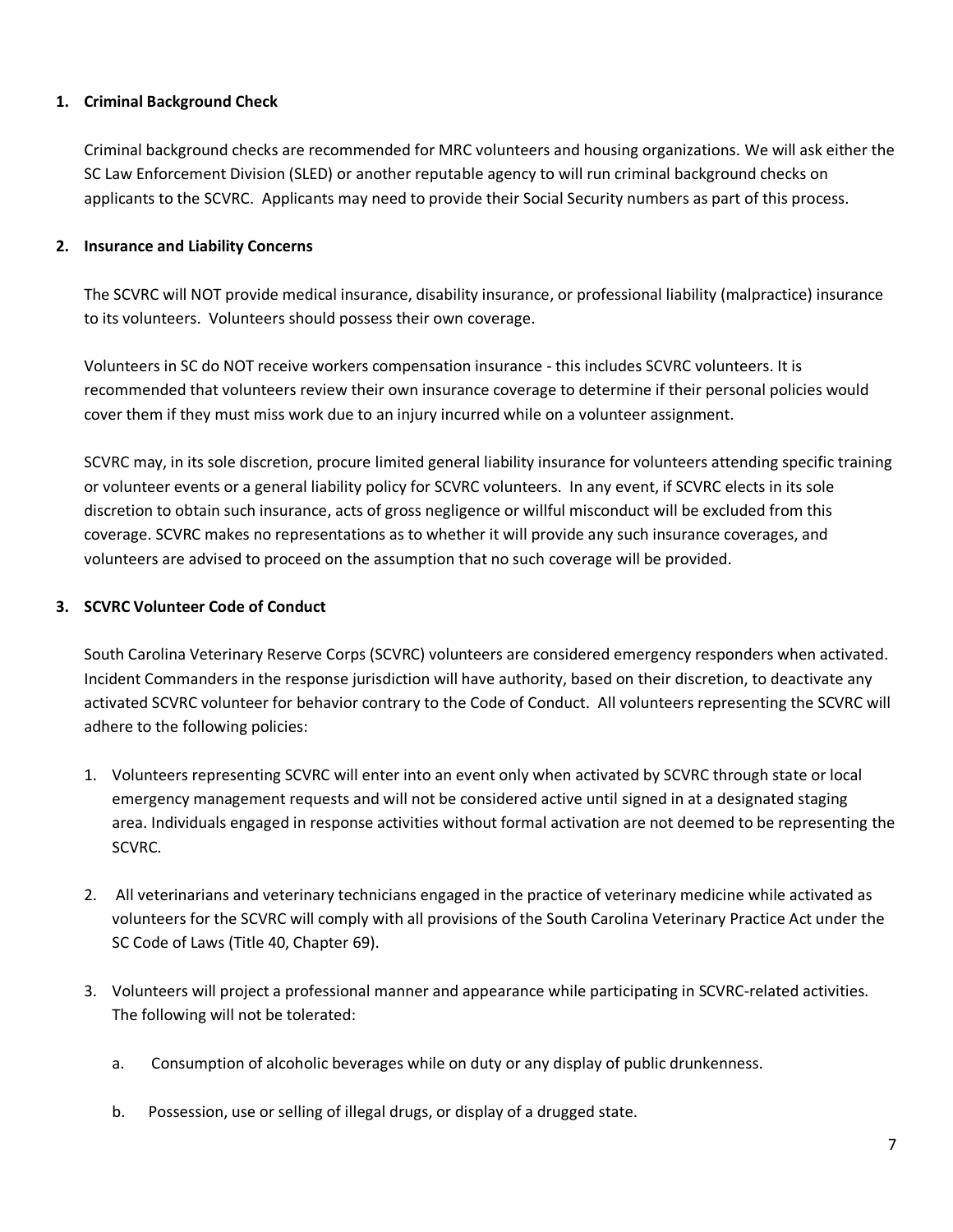- c. Violation of any laws.
- d. Public outbursts or derogatory remarks about other individuals or groups.
- e. Illegal use or display of a firearm.
- 4. Volunteers will observe all safety rules and regulations and be familiar with proper equipment use and operation. If faced with operations beyond their capabilities based on their experience, training or knowledge, volunteers should refuse to proceed, notify their supervisor, and seek appropriate alternative tasks.
- 5. Volunteers will wear or carry event-specific identification while on event site.
- 6. Volunteers are expected to accept assignments and/or orders from the supervisory authority having jurisdiction at the event site and confine their activities to stated mission, directives and procedures. They will remain in contact with their supervisor(s) whenever possible. If required to make discretionary decisions, volunteers will do so based on appropriate intent and reasonable judgment.
- 7. Volunteers will not enter private properties for animal search and rescue or other duties without permission from either an owner or the supervising law enforcement agency. If animals are removed from properties without owner permission, notification must be left in a visible area of the property about the entry and the location of animals removed.
- 8. Volunteers will transport animals only to facilities designated by the supervisory authority.
- 9. Volunteers will interact with the media only through official SCVRC and incident command public information channels and will keep all information concerning disaster victims confidential.
- 10. Photographs taken by SCVRC volunteers during disaster events should never compromise the privacy of human subjects and may not be used for public display unless permission is obtained by recognizable human subjects.
- 11. Volunteers will not seek personal gains nor accept personal cash gratuities or donated goods. All donations will be directed to SCVRC for documentation and determination of appropriate distribution.
- 12. Animals will not be adopted from events unless authorized by SCVRC.
- 13. Volunteers will maintain and submit documentation of volunteer hours and personal expenditures (such as meals) during their service to SCVRC leadership.
- **14.** Volunteers will comply with all laws concerning humane treatment of animals. Abuse of animals as documented by the supervisory authority is reason for deactivation from the response.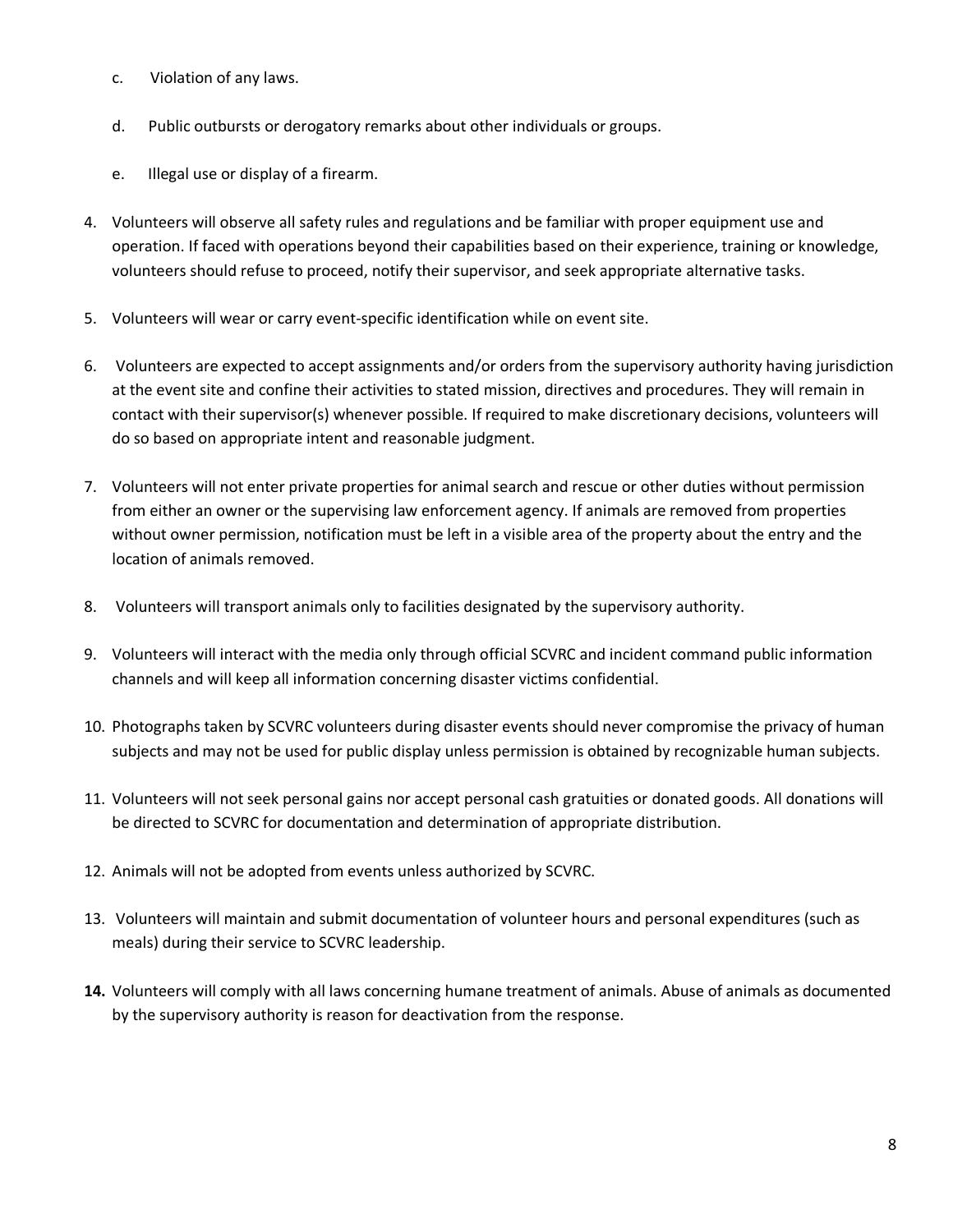#### **4. SCVRC Volunteer Statement of Understanding, Agreement, and Release of Liability**

In the SCVRC Volunteers Application, applicants are required to accept the statements below and to affix their printed name, signature and date and provide a hard copy with original signature to SCAV.

I am certifying that I wish to volunteer with the South Carolina Veterinary Reserve Corps ("SCVRC") and I further certify my understanding and agreement regarding all of the following statements with regard to SCVRC membership:

- I understand that the nature of the volunteer activities that I may perform in my capacity as a volunteer for SCVRC may place me in emergency situations, and may further involve physical activity, contact with unidentified and/or unfamiliar animals and persons, or other potential risk of bodily injury or damage to property. Knowing this, I HEREBY ASSUME FULL AND COMPLETE RESPONSIBILITY FOR ANY PERSONAL INJURY AND/OR PROPERTY DAMAGE THAT I SUSTAIN OR CAUSE DURING MY PARTICIPATION AS A VOLUNTEER.
- I understand that while I am engaged in training and deployments as a volunteer that I am not an employee, agent, or contractor for the SCVRC.
- $\bullet$  I understand that as a volunteer I will not receive any monetary compensation from the SCVRC.
- I understand that to become an SCVRC volunteer I must possess my own personal medical insurance, disability insurance, professional liability (malpractice) insurance where applicable.
- I understand that the SCVRC will not provide any medical or disability insurance, professional liability insurance, or workers compensation insurance benefits to its members while they are either training or volunteering as SCVRC volunteers.
- I understand that the SCVRC *may* provide general liability insurance during some training and volunteer activities. In the events that this insurance is provided, acts of gross negligence or willful misconduct will be excluded from this coverage.
- $\bullet$  I HEREBY RELEASE AND HOLD HARMLESS AND COVENANT NOT TO FILE SUIT AGAINST SCVRC, THE SOUTH CAROLINA ASSOCIATION OF VETERINARIANS (SCAV), OR ANY OF THEIR EMPLOYEES, VOLUNTEERS, MEMBERS OF THEIR BOARDS OF DIRECTORS, AND ANY AGENTS, REPRESENTATIVES AND ASSOCIATED AGENCIES (THE "RELEASED PARTES") FROM ANY AND ALL LOSS, LIABILITY OR CLAIMS FOR ANY INJURY TO ME OR DAMAGE TO MY PROPERTY WHICH MAY RESULT FROM, OR IN THE COURSE OF, MY PARTICIPATION AS A VOLUNTEER.
- I authorize a criminal background check to be performed by the SC Law Enforcement Division (SLED) and I understand that SLED may request my Social Security Number for this purpose. I authorize other verification of application information and I understand that the SCVRC will use this information only as part of its verification of my volunteer application. I hold the SCVRC and supporting agencies harmless of any liability, criminal or civil, which may arise as a result of the release of this information about me. I also hold harmless any individual or organization that provides information about me to the SCVRC.
- I consent to the unrestricted use by SCVRC and/or persons authorized by SCVRC of any photographs, recordings, interviews, videotaped motion pictures or other similar visual recordings of me while volunteering with SCVRC.
- I understand that I may decline when contacted for SCVRC volunteer deployment opportunities.
- I understand that I may withdraw my application or discontinue my membership in the SCVRC at any time with written notification to the SCVRC Unit Leader.
- I have read and I agree to abide by the *SCVRC Volunteer Code of Conduct*.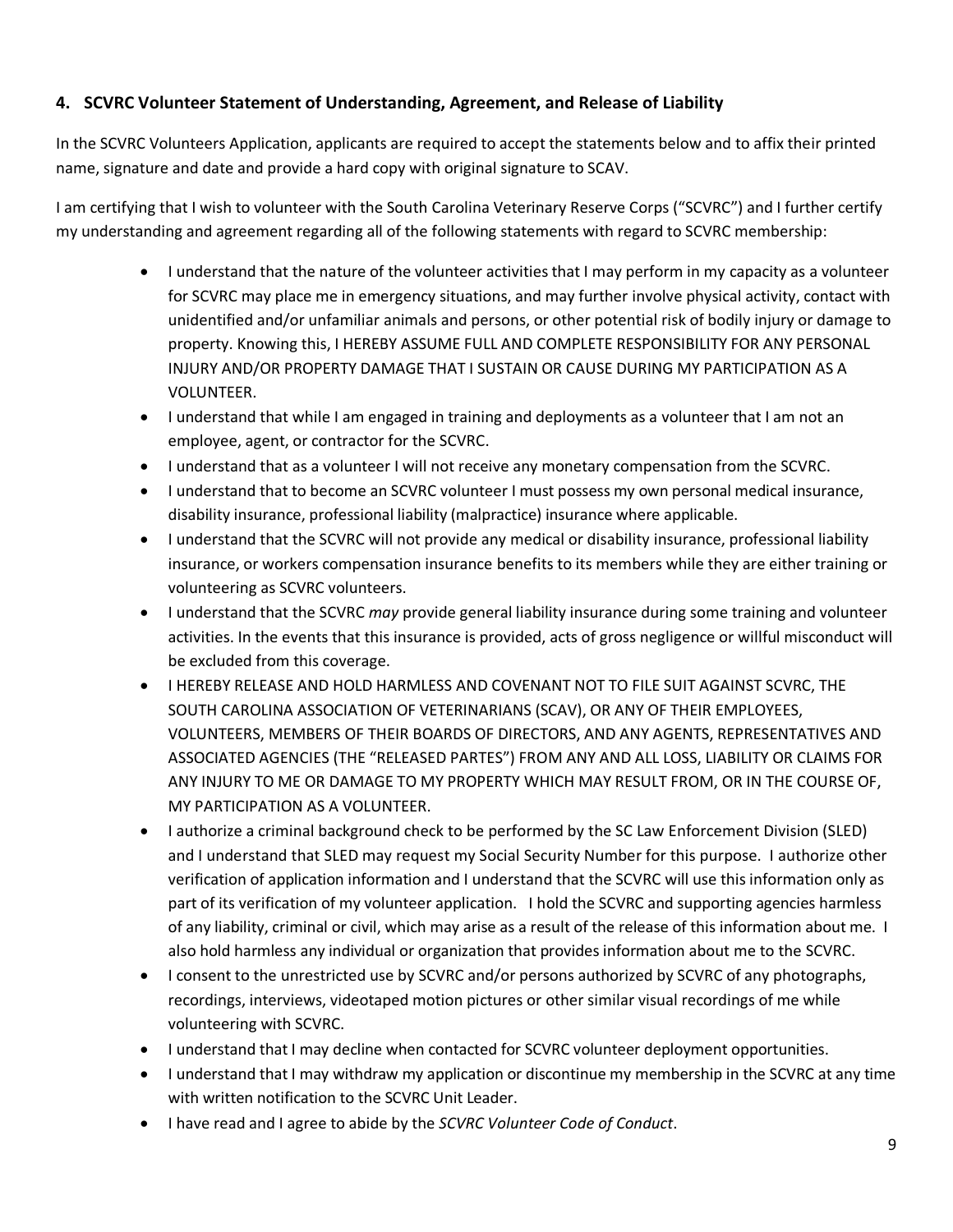#### **5. Reasons for Dismissal from SCVRC**

- SCVRC reserves the right to deny any individual SCVRC membership if the individual is found to misrepresent him/herself during or after the application process.
- Volunteer status will be terminated if a volunteer self-deploys under the SCVRC name.
- SCVRC may terminate the association with a volunteer for violations of the *SCVRC Volunteer Code of Conduct.*
- SCVRC can dismiss a volunteer for the following offenses: sexual offenses, robbery, arson, burglary or related offenses.
- An SCVRC volunteer may be terminated if he or she exceeds the limits of their knowledge, skill, or authority during an SCVRC volunteer assignment.
- SCVRC Leadership (Director, Coordinator, and Lead Volunteer) will have discretion in any decision to terminate a volunteer.

### **Additional Information**

#### **Volunteer Resignation**

SCVRC volunteers may opt to discontinue membership in the SCVRC at any time with written notification to the SCVRC Unit Leader.

#### **Incident Command System**

The National Incident Management System (NIMS) establishes incident management protocols that all responders and authorities at Federal, state, tribal, and local levels use to coordinate and conduct response actions in an event of any size. It employs the Incident Command System (ICS) which provides common language and standardized procedures for such factors as organization, responder qualifications, and communications, which in turn improves readiness and reduces use of efforts to make better use of scarce resources in a disaster.

The adoption and use of NIMS by the state of South Carolina ensures that all individuals, agencies and organizations supporting emergencies will use these common operational standards during an event in SC.

Prior to deployment as a volunteer, SCVRC members are required\* to take the following on-line Incident Command System (ICS) courses from this website: [http://training.fema.gov/IS/NIMS/asp.](http://training.fema.gov/IS/NIMS/asp) \*Note three exceptions below.

- IC-100.b (ICS 100) Introduction to Incident Command System
- IC-200.b (ICS 200) ICS for Single Resources and Initial Action Incidents
- IC-700.a (ICS 700) National Incident Management System (NIMS), An Introduction

#### **After completing the on-line courses, submit copies of the Certificates of Achievement to the SCVRC Unit Leader at SCAV by mail, fax, or scan and email.**

\*Note: for those members who choose to offer *only* the following three volunteer activities that do not involve deployment, ICS courses will be optional:

- Offering emergency shelter or stable space in his or her facility
- Offering to treat animals brought in by first responders in his or her hospital
- Offering foster care during or after the event for owners unable to return to living arrangements allowing pets.

Higher level ICS courses may be required for those seeking leadership positions.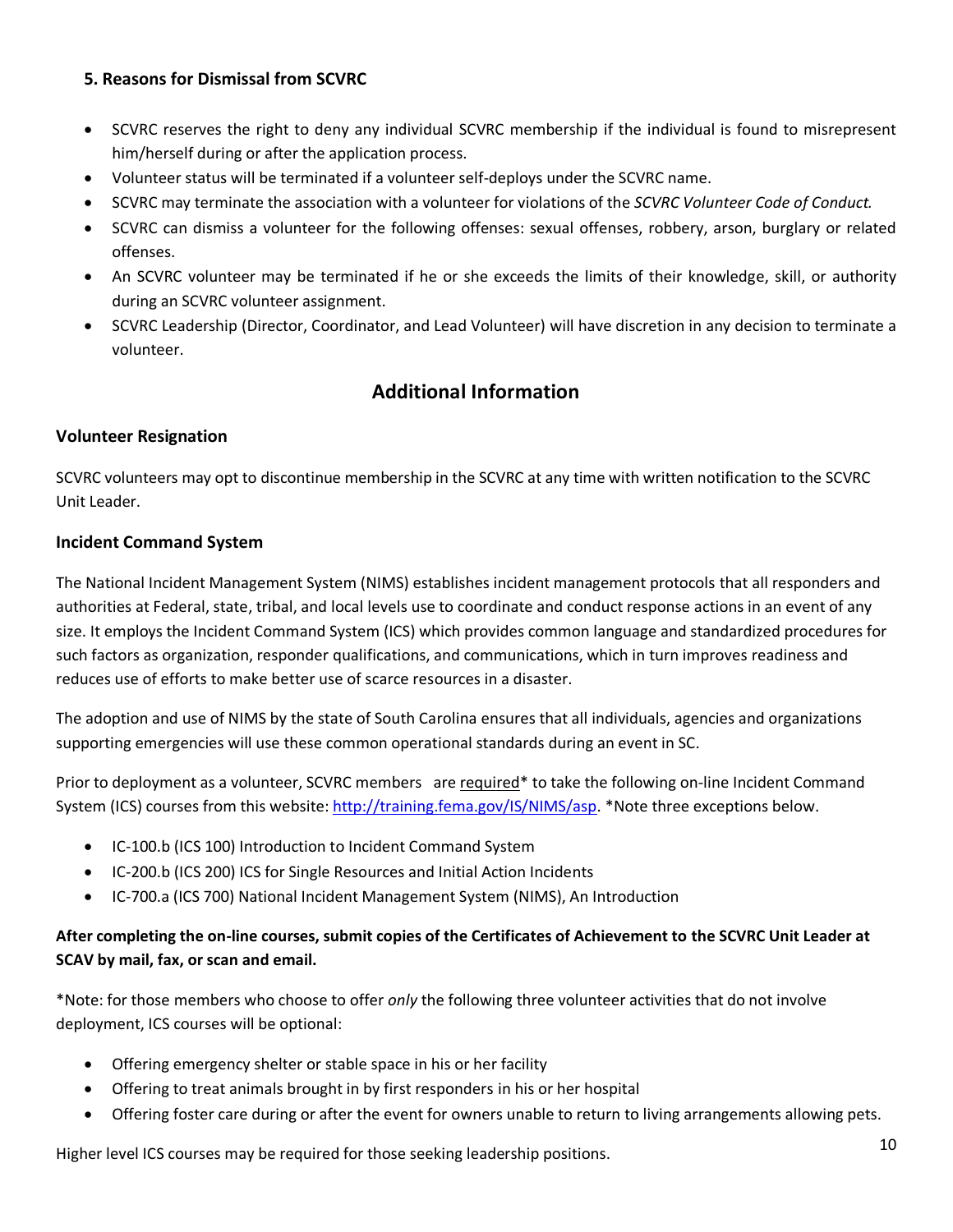#### **South Carolina Emergency Operations Plan**

A volunteer responder in SC needs to have a basic understanding of the overall state emergency preparedness structure. For that reason, SCVRC volunteers are required to review the following plans on the SC Emergency Management Division (SCEMD) website [\(http://www.scemd.org/,](http://www.scemd.org/) then go to *Plan and Prepare*, *Plans*) before deployment to a volunteer event. Compliance with this requirement will be on the honor system.

- South Carolina Emergency Operations Plan (EOP) Basic Plan (66 pages)
- Annex 17: *Animals and Agriculture Emergency Response* (16 pages)

#### **Other Volunteer Opportunities**

There is no conflict for co-membership in any of the public-health oriented MRC units in SC as well as the SCVRC. As well, SCVRC volunteers may also choose to be members of their county's County Animal/Agriculture Response Team (CART). If not already part of a CART, contact the County Emergency Management Director (look at SCEMD website under *Who We Are, County Agencies*) to ask if there is a CART in that county.

Responders are sometimes asked via the Emergency Management Assistance Compact (EMAC), an agreement between all US states, to deploy across state lines. An EMAC agreement is a contract between states where the receiving state must pay the sending state for the resources. Currently, EMAC agreements in South Carolina do not include volunteers or private entities (only government entities), so if any SCVRC members are interested in deploying to another state to respond, it is recommended that they join NAHERC.

NAHERC, the National Animal Health Emergency Response Corps, was established by the United States Department of Agriculture Animal and Plant Inspection Service (USDA APHIS) in 2001. NAHERC invites veterinary personnel to join and to be considered for training and deployment to respond to disease outbreaks and other disasters which affect livestock, poultry, companion animals, and wildlife. For more information, send an email to **[naherc@aphis.usda.gov](mailto:naherc@aphis.usda.gov)** and place **NAHERC INFO** in the subject title block.

### **ACTIVITY DESCRIPTIONS / QUALIFICATIONS**

#### **Category Definitions:**

- **Education: Formal lessons in a program designed to prepare individuals to enter a field of work**
- **Training: Instruction or activities that improve an individual's understanding or skills**
- **Physical / Medical Condition: An individual's fitness level that helps ensure a safe activity environment**
- **Professional and Technical Licenses and Certification: Licensure is a legal requirement for individuals with certain jobs that require specialized skills. Certification is given upon completion of steps or requirements.**
- **Prerequisites: Other special training / experience that must be completed prior to doing the activity**
- **Currency: How up-to-date the individual's knowledge or skills are related to performing an activity**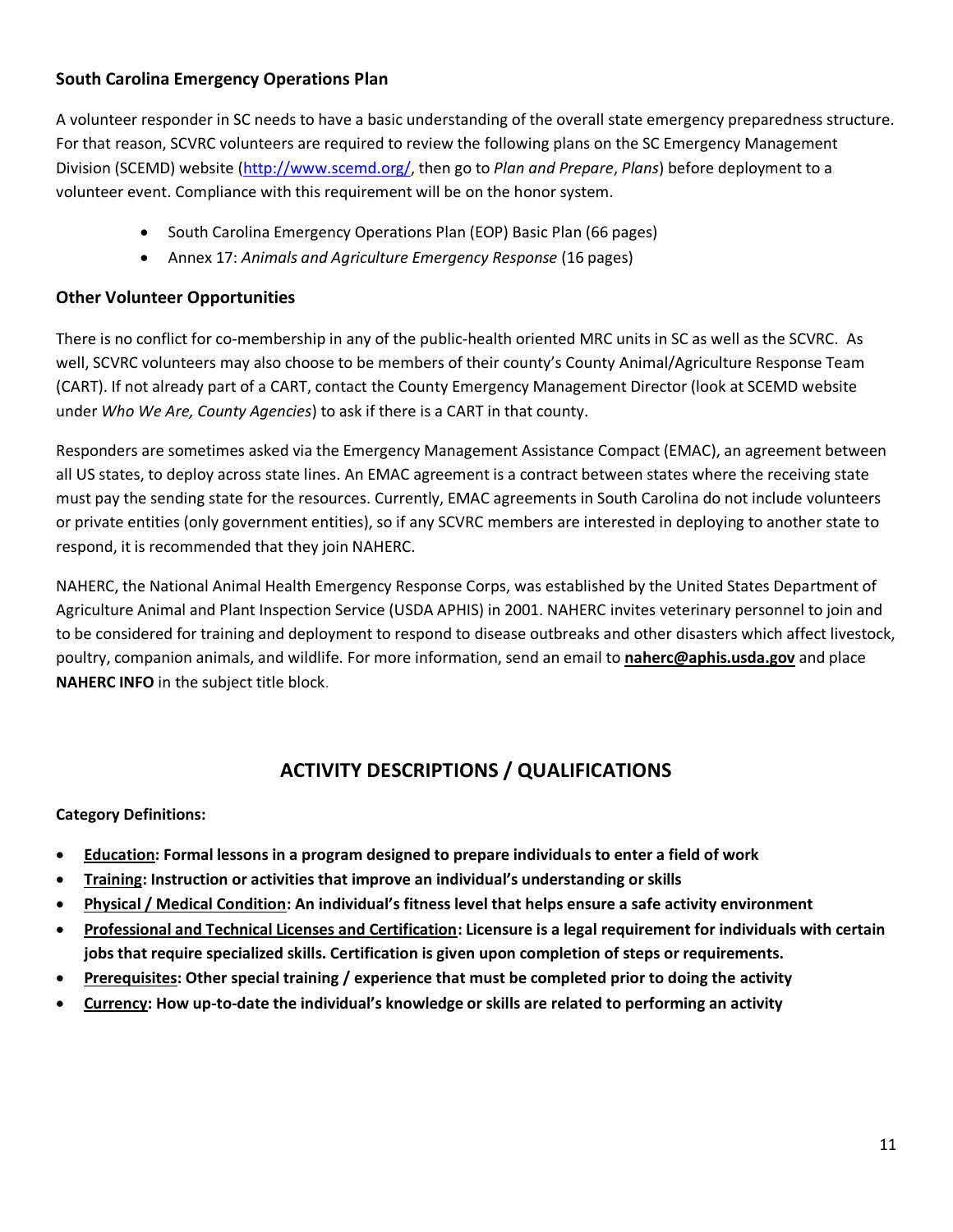**A.1. Exercises and training - these will be of various types, some in a classroom setting and some in the field. Any baseline or recommended qualifications will be described to members prior to their participation.**

**A.2. Preparedness - Assist county or state emergency management with planning for animal issues:** *Meet with county, regional, or state emergency management staff to advise and assist with issues such as fund-raising for animal supplies; choosing sites for emergency animal sheltering; sharing best practices and protocols for emergency animal sheltering. May involve SC travel.*

|                                                | <b>QUALIFICATIONS</b>                                                                                                                                                                                 |                                                                                                       |
|------------------------------------------------|-------------------------------------------------------------------------------------------------------------------------------------------------------------------------------------------------------|-------------------------------------------------------------------------------------------------------|
| <b>CATEGORY</b>                                | <b>Baseline (Required)</b>                                                                                                                                                                            | <b>Additional (Recommended)</b>                                                                       |
| <b>Education</b>                               | Not specified                                                                                                                                                                                         |                                                                                                       |
|                                                | <b>ICS 100</b>                                                                                                                                                                                        | <b>ICS 800</b>                                                                                        |
|                                                | <b>ICS 200</b>                                                                                                                                                                                        | ICS 300 and 400 if                                                                                    |
|                                                | <b>ICS 700</b>                                                                                                                                                                                        | leadership position desired                                                                           |
| <b>Training</b>                                | Familiarity with SC county and state<br>emergency plans                                                                                                                                               | For pet shelter planning,<br>completion of a class in<br>emergency pet sheltering<br>(FL SARC or AHA) |
| <b>Experience</b>                              | For animal shelter planning, some<br>knowledge and experience in animal<br>shelter management including<br>general animal health and behavioral<br>issues<br>For fund raising, familiarity with rules | Experience with animal<br>issues in previous disaster                                                 |
|                                                | for non-profit fund raising                                                                                                                                                                           |                                                                                                       |
| <b>Physical / Medical Condition</b>            | Capable of performing under mild stress                                                                                                                                                               |                                                                                                       |
| <b>Professional and Technical Licenses and</b> | Not specified for general planning assistance                                                                                                                                                         |                                                                                                       |
| <b>Certification</b>                           |                                                                                                                                                                                                       |                                                                                                       |
| <b>Prerequisites</b>                           | Not specified                                                                                                                                                                                         |                                                                                                       |
| <b>Currency</b>                                | Not specified                                                                                                                                                                                         |                                                                                                       |

**A.3. Preparedness - Assist SCAV with SCVRC issues such as recruitment, training, and/or by becoming an SCVRC regional leader:** *Meet with SCVRC leadership as needed to discuss recruitment and training; offer training to SCVRC members on a subject of one's expertise; as an SCVRC regional leader, assist leadership with administrative duties for SCVRC members in that geographical area and report back to SCVRC leadership about regional issues. May involve SC travel.*

|                  | <b>QUALIFICATIONS</b>      |                   |  |
|------------------|----------------------------|-------------------|--|
| <b>CATEGORY</b>  | <b>Baseline (Required)</b> | <b>Additional</b> |  |
|                  |                            | (Recommended)     |  |
| <b>Education</b> | Not specified              |                   |  |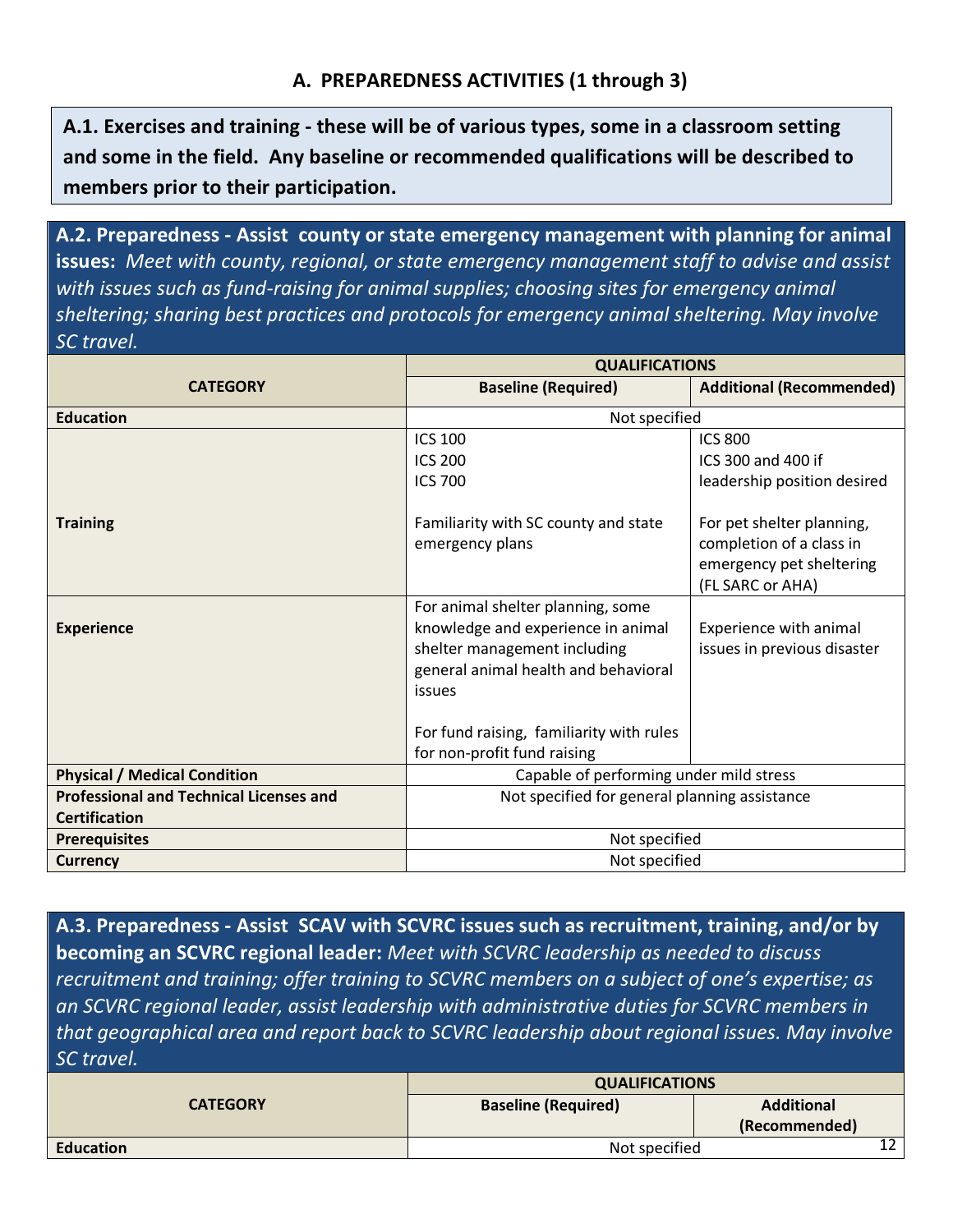|                                                | <b>ICS 100</b>                                                |                             |
|------------------------------------------------|---------------------------------------------------------------|-----------------------------|
|                                                | <b>ICS 200</b>                                                | ICS 300 and 400 if          |
|                                                | <b>ICS 700</b>                                                | leadership position desired |
|                                                | <b>ICS 800</b>                                                |                             |
|                                                | Familiarity with SC county and state                          |                             |
|                                                | emergency plans                                               |                             |
| <b>Training</b>                                |                                                               |                             |
|                                                | Familiarity with SCVRC Handbook and                           |                             |
|                                                | application                                                   |                             |
|                                                | For SCVRC training, subject matter                            | Experience with volunteer   |
| <b>Experience</b>                              | expertise                                                     | management                  |
|                                                |                                                               |                             |
|                                                |                                                               | Experience with fund-       |
|                                                |                                                               | raising for nonprofits      |
|                                                |                                                               |                             |
|                                                |                                                               | For SCVRC training,         |
|                                                |                                                               | previous presentation       |
|                                                |                                                               | experience                  |
| <b>Physical / Medical Condition</b>            | Capable of performing under mild stress                       |                             |
| <b>Professional and Technical Licenses and</b> | Not specified for general assistance - may require veterinary |                             |
| <b>Certification</b>                           | licensure for delivery of training                            |                             |
| <b>Prerequisites</b>                           | Not specified                                                 |                             |
| <b>Currency</b>                                | Not specified                                                 |                             |

# **B. RESPONSE ACTIVITIES (1 through 10)**

**B.1. Response / Recovery – Provide emergency pet shelter space or large animal stable space:** *(Note: one of 3 SCVRC activities where ICS is optional)*

|                                                | <b>QUALIFICATIONS</b>                   |                   |
|------------------------------------------------|-----------------------------------------|-------------------|
| <b>CATEGORY</b>                                | <b>Baseline (Required)</b>              | <b>Additional</b> |
|                                                |                                         | (Recommended)     |
| <b>Education</b>                               | Not specified                           |                   |
|                                                | Familiarity with SC county and state    | <b>ICS 100</b>    |
| <b>Training</b>                                | emergency plans                         | <b>ICS 200</b>    |
|                                                |                                         | <b>ICS 700</b>    |
|                                                | Ownership or management of pet          |                   |
| <b>Experience</b>                              | boarding or stable site                 |                   |
|                                                |                                         |                   |
| <b>Physical / Medical Condition</b>            | Capable of performing under mild stress |                   |
| <b>Professional and Technical Licenses and</b> | Not specified                           |                   |
| <b>Certification</b>                           |                                         |                   |
| <b>Prerequisites</b>                           | Not specified                           |                   |
| <b>Currency</b>                                | Not specified                           |                   |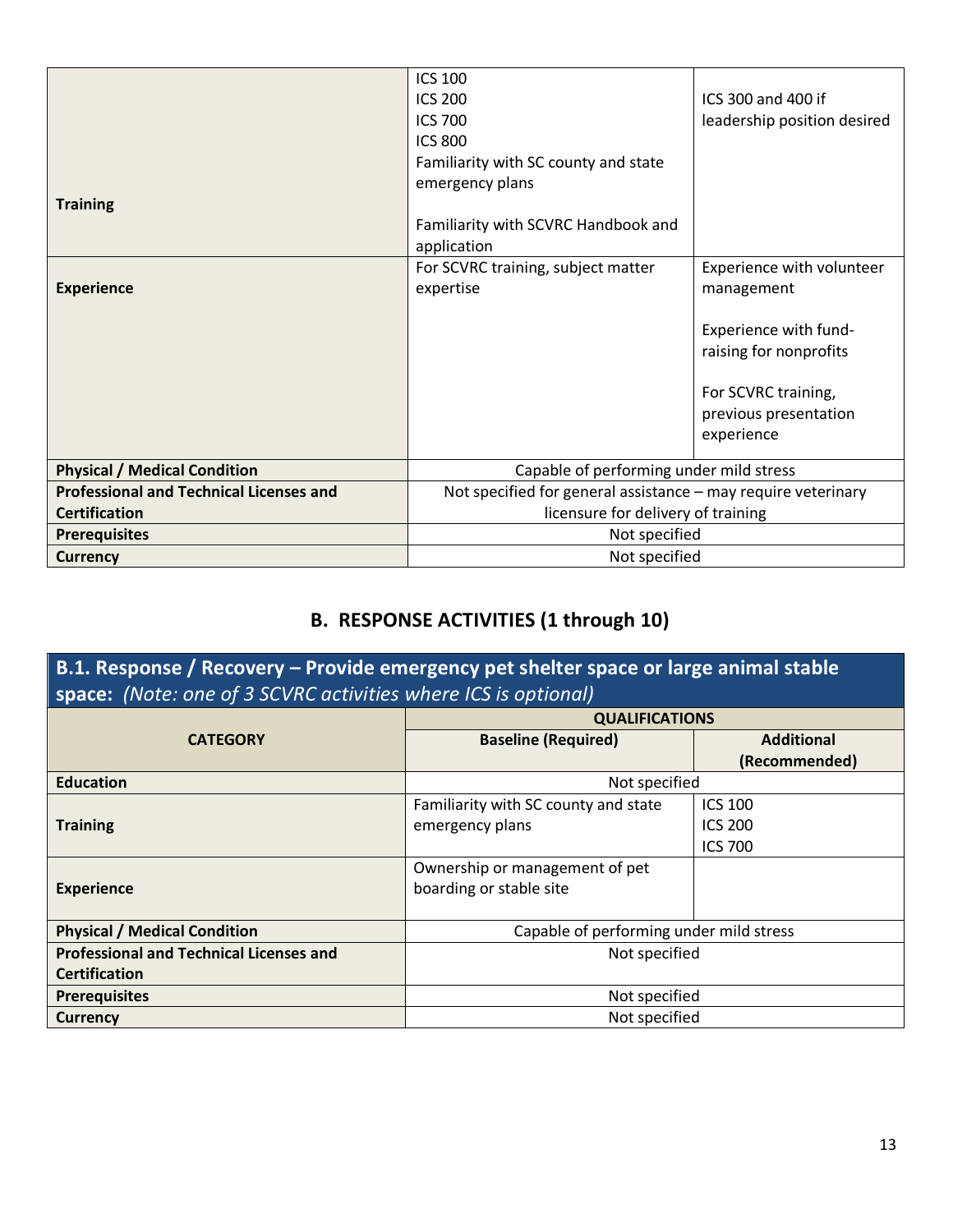# **B.2. Response – Treat displaced animals (separated from owners) brought into my hospital by 1st responders:** *(Note: 1 of 3 SCVRC activities where ICS optional)*

|                                                | <b>QUALIFICATIONS</b>                                         |                                 |
|------------------------------------------------|---------------------------------------------------------------|---------------------------------|
| <b>CATEGORY</b>                                | <b>Baseline (Required)</b>                                    | <b>Additional (Recommended)</b> |
| <b>Education</b>                               | Veterinarians: Graduation from approved college of veterinary |                                 |
|                                                | medicine                                                      |                                 |
|                                                | LVTs: Graduation from approved veterinary technician program  |                                 |
|                                                | Familiarity with SC county and state                          | <b>ICS 100</b>                  |
| <b>Training</b>                                | emergency plans                                               | <b>ICS 200</b>                  |
|                                                |                                                               | <b>ICS 700</b>                  |
|                                                | Veterinary medicine and surgery                               |                                 |
| <b>Experience</b>                              |                                                               |                                 |
| <b>Physical / Medical Condition</b>            | Capable of performing under mild stress                       |                                 |
| <b>Professional and Technical Licenses and</b> | Veterinary licensure                                          |                                 |
| <b>Certification</b>                           |                                                               |                                 |
| <b>Prerequisites</b>                           | Not specified                                                 |                                 |
| <b>Currency</b>                                | Current license to practice veterinary medicine               |                                 |

# **B.3.Response – Assist with damage assessment of veterinary infrastructure:** *Telephone / email communication with veterinarians and with SCVRC*

|                                                | <b>QUALIFICATIONS</b>                   |                                 |
|------------------------------------------------|-----------------------------------------|---------------------------------|
| <b>CATEGORY</b>                                | <b>Baseline (Required)</b>              | <b>Additional (Recommended)</b> |
| <b>Education</b>                               | Not specified                           |                                 |
|                                                | <b>ICS 100</b>                          |                                 |
|                                                | <b>ICS 200</b>                          |                                 |
|                                                | <b>ICS 700</b>                          |                                 |
|                                                |                                         |                                 |
| <b>Training</b>                                | Familiarity with SC county and state    |                                 |
|                                                | emergency plans                         |                                 |
| <b>Experience</b>                              | Not specified                           |                                 |
| <b>Physical / Medical Condition</b>            | Capable of performing under mild stress |                                 |
| <b>Professional and Technical Licenses and</b> | Not specified                           |                                 |
| <b>Certification</b>                           |                                         |                                 |
| <b>Prerequisites</b>                           | Not specified                           |                                 |
| <b>Currency</b>                                | Not specified                           |                                 |

# **B.4. Response – Assist in county EOC to coordinate resources for animals and agriculture issues during the event:** *County may have separate requirements*

|                  | <b>QUALIFICATIONS</b>      |                                 |
|------------------|----------------------------|---------------------------------|
| <b>CATEGORY</b>  | <b>Baseline (Required)</b> | <b>Additional (Recommended)</b> |
| <b>Education</b> | Not specified              |                                 |
|                  | <b>ICS 100</b>             | Depends on county               |
|                  | <b>ICS 200</b>             | requirements                    |
|                  | <b>ICS 700</b>             |                                 |
|                  | <b>ICS 800</b>             |                                 |
| <b>Training</b>  |                            | 14                              |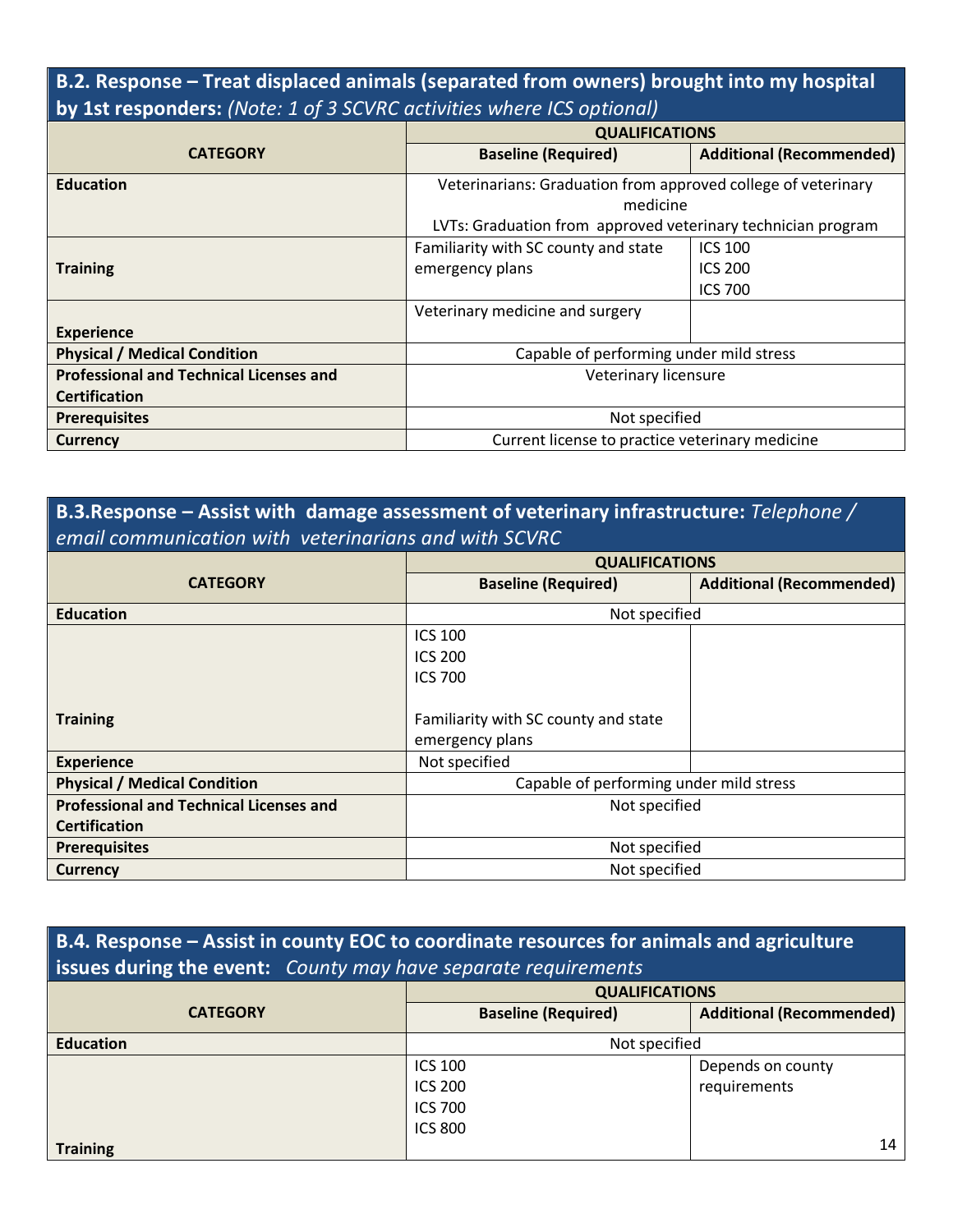|                                                | Familiarity with SC county and state    |                             |
|------------------------------------------------|-----------------------------------------|-----------------------------|
|                                                | emergency plans                         |                             |
|                                                |                                         | Experience with animal      |
| <b>Experience</b>                              | Depends on county requirements          | issues in previous disaster |
| <b>Physical / Medical Condition</b>            | Capable of performing under mild stress |                             |
| <b>Professional and Technical Licenses and</b> | Not specified                           |                             |
| <b>Certification</b>                           |                                         |                             |
| <b>Prerequisites</b>                           | Depends on county requirements          |                             |
| <b>Currency</b>                                | Not specified                           |                             |

**B.5. Response - Assist people with pets and service animal at a community reception center – aka "collection point" – where they are temporarily staged prior to (a) boarding an assigned vehicle to embark / evacuate or (b) following disembarking at the evacuation destination while being assigned to a pre-designated shelter:** *May involve SC travel.*

|                                                | <b>QUALIFICATIONS</b>                       |                                 |
|------------------------------------------------|---------------------------------------------|---------------------------------|
| <b>CATEGORY</b>                                | <b>Baseline (Required)</b>                  | <b>Additional (Recommended)</b> |
| <b>Education</b>                               | Not specified                               |                                 |
|                                                | <b>ICS 100</b>                              | <b>ICS 800</b>                  |
|                                                | <b>ICS 200</b>                              | ICS 300 and 400 if              |
|                                                | <b>ICS 700</b>                              | leadership position desired     |
|                                                |                                             |                                 |
| <b>Training</b>                                | Familiarity with SC county and state        |                                 |
|                                                | emergency plans                             |                                 |
|                                                | Familiarity with situations involving       |                                 |
| <b>Experience</b>                              | animal transport and with people and        | Experience with animal          |
|                                                | animals interacting in crowded and          | issues in previous disaster     |
|                                                | possibly hectic conditions                  |                                 |
|                                                |                                             |                                 |
|                                                |                                             |                                 |
| <b>Physical / Medical Condition</b>            | Capable of performing under moderate stress |                                 |
| <b>Professional and Technical Licenses and</b> | Not specified                               |                                 |
| <b>Certification</b>                           |                                             |                                 |
| <b>Prerequisites</b>                           | Not specified                               |                                 |
| <b>Currency</b>                                | Not specified                               |                                 |

**B.6. Response - Assist with set up, management, or staffing at an emergency pet shelter site or emergency large animal stable site:** *May involve SC travel to sites adjacent to areas affected by the disaster.* 

|                  | <b>QUALIFICATIONS</b>                |                                 |
|------------------|--------------------------------------|---------------------------------|
| <b>CATEGORY</b>  | <b>Baseline (Required)</b>           | <b>Additional (Recommended)</b> |
| <b>Education</b> | Not specified                        |                                 |
|                  | <b>ICS 100</b>                       | <b>ICS 800</b>                  |
|                  | <b>ICS 200</b>                       | ICS 300 and 400 for shelter     |
| <b>Training</b>  | <b>ICS 700</b>                       | managers                        |
|                  |                                      |                                 |
|                  | Familiarity with SC county and state | Completion of a class in 15     |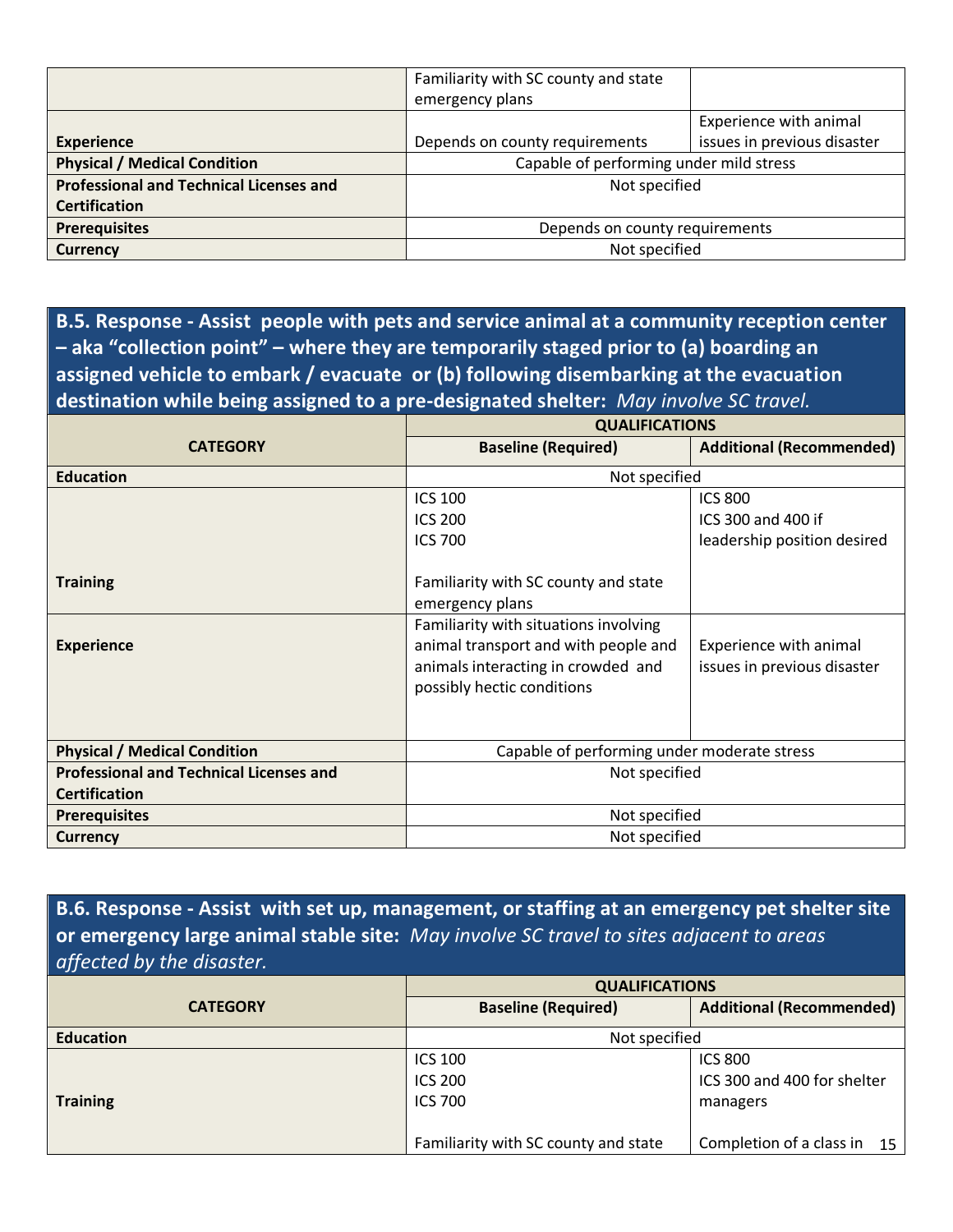|                                                | emergency plans                                                       | emergency pet sheltering    |
|------------------------------------------------|-----------------------------------------------------------------------|-----------------------------|
|                                                |                                                                       | (FL SARC or AHA)            |
|                                                | For set up and staffing: experience                                   | For set up and staffing:    |
| <b>Experience</b>                              | working with the animal species                                       | previous work in an animal  |
|                                                | housed at the site (pets or horses)                                   | shelter or stable           |
|                                                | For management: Knowledge and                                         | Experience with animal      |
|                                                | experience in animal shelter                                          | issues in previous disaster |
|                                                | management including general animal                                   |                             |
|                                                | health and behavioral; supervisory                                    |                             |
|                                                | experience                                                            |                             |
| <b>Physical / Medical Condition</b>            | Set up and staffing may require lifting heavy objects such as crates, |                             |
|                                                | pets, bags of food and litter                                         |                             |
|                                                |                                                                       |                             |
|                                                | Capable of performing under moderate stress                           |                             |
| <b>Professional and Technical Licenses and</b> | Not specified                                                         |                             |
| <b>Certification</b>                           |                                                                       |                             |
| <b>Prerequisites</b>                           | Not specified                                                         |                             |
| <b>Currency</b>                                | Not specified                                                         |                             |

**B.7. Response (veterinarians and technicians) – Be on call to visit emergency pet shelters to provide evaluation or care (may include vaccinations) for (a) owned small animals where owners are nearly in human shelter; or for (b) displaced small animals that are separated from owners; or for (c) horses or other large animals:** *May involve SC travel to sites adjacent to areas affected by the disaster.*  **QUALIFICATIONS**

|                                                | <b>QUALIFICATIONS</b>                                                    |                                 |
|------------------------------------------------|--------------------------------------------------------------------------|---------------------------------|
| <b>CATEGORY</b>                                | <b>Baseline (Required)</b>                                               | <b>Additional (Recommended)</b> |
| <b>Education</b>                               | Veterinarians: Graduation from approved college of veterinary            |                                 |
|                                                | medicine                                                                 |                                 |
|                                                | LVTs: Graduation from approved veterinary technician program             |                                 |
|                                                | <b>ICS 100</b>                                                           |                                 |
|                                                | <b>ICS 200</b>                                                           |                                 |
| <b>Training</b>                                | <b>ICS 700</b>                                                           |                                 |
|                                                |                                                                          |                                 |
|                                                | Familiarity with SC county and state                                     |                                 |
|                                                | emergency plans                                                          |                                 |
|                                                |                                                                          |                                 |
|                                                | Veterinary medicine                                                      |                                 |
|                                                | Animal evaluation, diagnosis and                                         |                                 |
| <b>Experience</b>                              | treatment, following SC Veterinary                                       |                                 |
|                                                | Practice Act (SC Code of Laws - Title                                    |                                 |
|                                                | 40, Chapter 69)                                                          |                                 |
|                                                |                                                                          |                                 |
|                                                | Experience working with the animal                                       |                                 |
|                                                | species housed at the site (pets or                                      |                                 |
|                                                | horses)                                                                  |                                 |
| <b>Physical / Medical Condition</b>            | Capable of performing under mild to moderate stress                      |                                 |
| <b>Professional and Technical Licenses and</b> | Licensure for veterinarians and SC licensed veterinary technicians<br>16 |                                 |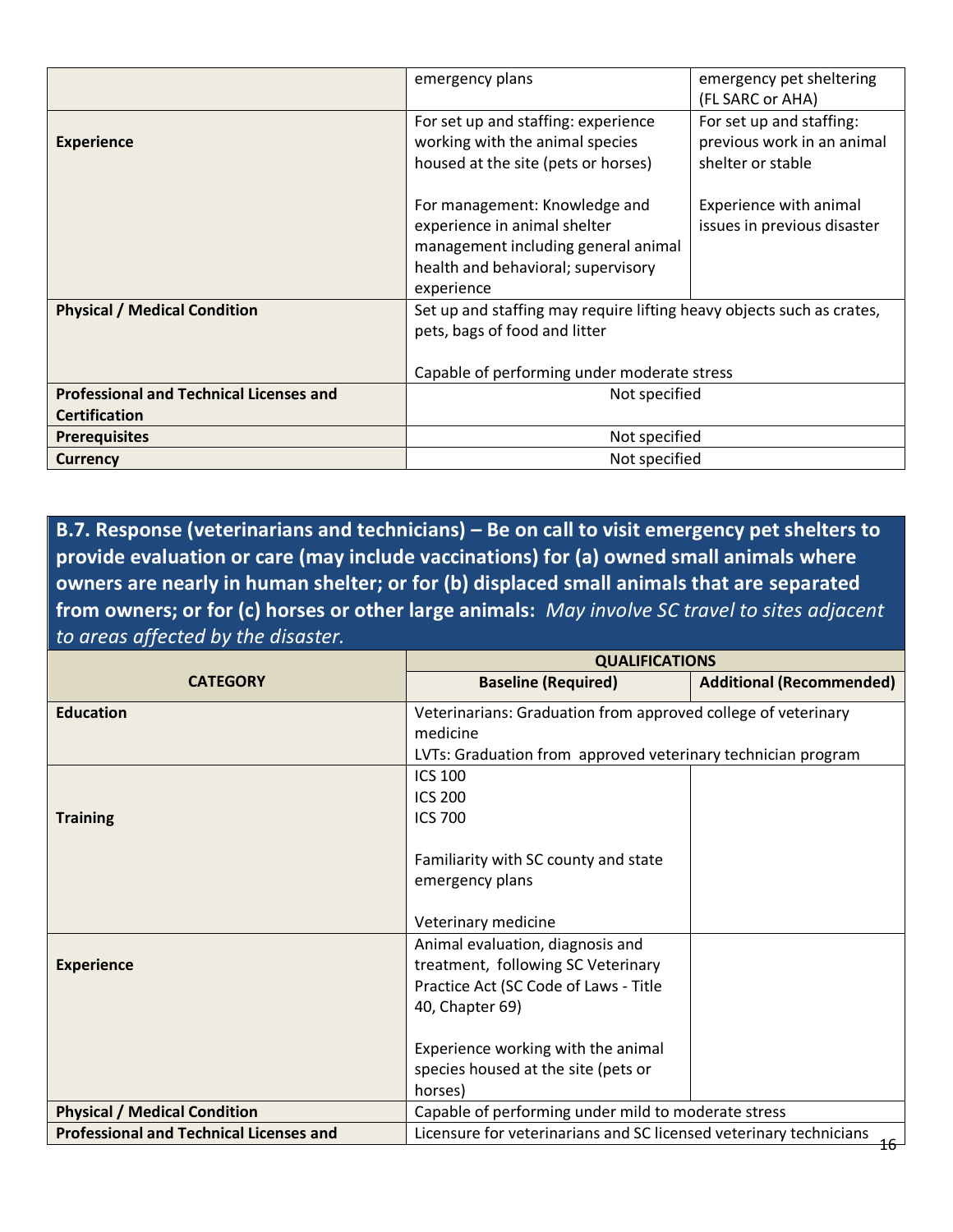| <b>Certification</b> |                              |
|----------------------|------------------------------|
| Prerequisites        | Not specified                |
| <b>Currency</b>      | Current veterinary licensure |

**B.8.Response (veterinarians and technicians – Perform field veterinary medical triage and treatment for displaced animals separated from their owners:** *May involve SC travel into rough terrain in areas devastated by the disaster.*

|                                                | <b>QUALIFICATIONS</b>                                              |                             |
|------------------------------------------------|--------------------------------------------------------------------|-----------------------------|
| <b>CATEGORY</b>                                | <b>Baseline (Required)</b>                                         | <b>Additional</b>           |
|                                                |                                                                    | (Recommended)               |
| <b>Education</b>                               | Veterinarians: Graduation from approved college of veterinary      |                             |
|                                                | medicine                                                           |                             |
|                                                | LVTs: Graduation from approved veterinary technician program       |                             |
|                                                | <b>ICS 100</b>                                                     | <b>ICS 800</b>              |
|                                                | <b>ICS 200</b>                                                     | ICS 300 and 400 if          |
|                                                | <b>ICS 700</b>                                                     | leadership position desired |
|                                                |                                                                    |                             |
| <b>Training</b>                                | Familiarity with SC county and state                               | Veterinary triage courses   |
|                                                | emergency plans                                                    |                             |
|                                                | Animal evaluation, diagnosis and                                   |                             |
| <b>Experience</b>                              | treatment, following SC Veterinary                                 | Experience with animal      |
|                                                | Practice Act (SC Code of Laws - Title                              | issues in previous disaster |
|                                                | 40, Chapter 69)                                                    |                             |
|                                                |                                                                    |                             |
| <b>Physical / Medical Condition</b>            | Capable of performing under moderate stress                        |                             |
|                                                |                                                                    |                             |
|                                                | Capable of working in potentially adverse environmental conditions |                             |
| <b>Professional and Technical Licenses and</b> | Veterinary licensure for veterinarians and licensed veterinary     |                             |
| <b>Certification</b>                           | technicians                                                        |                             |
| <b>Prerequisites</b>                           | May be specified by local jurisdiction                             |                             |
| <b>Currency</b>                                | Current veterinary licensure                                       |                             |

**B.9.Response – Assist Search and Rescue responders then they are performing SAR for people with pets and service animals:** *Perform animal handling assistance. May involve SC travel into rough terrain in areas devastated by the disaster.*

|                   | <b>QUALIFICATIONS</b>                |                                           |
|-------------------|--------------------------------------|-------------------------------------------|
| <b>CATEGORY</b>   | <b>Baseline (Required)</b>           | <b>Additional (Recommended)</b>           |
| <b>Education</b>  | Not specified                        |                                           |
|                   | <b>ICS 100</b>                       | <b>ICS 800</b>                            |
|                   | <b>ICS 200</b>                       | ICS 300 and 400                           |
|                   | <b>ICS 700</b>                       |                                           |
|                   |                                      | Search and rescue courses                 |
| <b>Training</b>   | Familiarity with SC county and state | to be determined                          |
|                   | emergency plans                      |                                           |
|                   | Animal handling in situations with   |                                           |
| <b>Experience</b> | difficult terrain                    | Experience with animal                    |
|                   |                                      | issues in previous disaster <sup>17</sup> |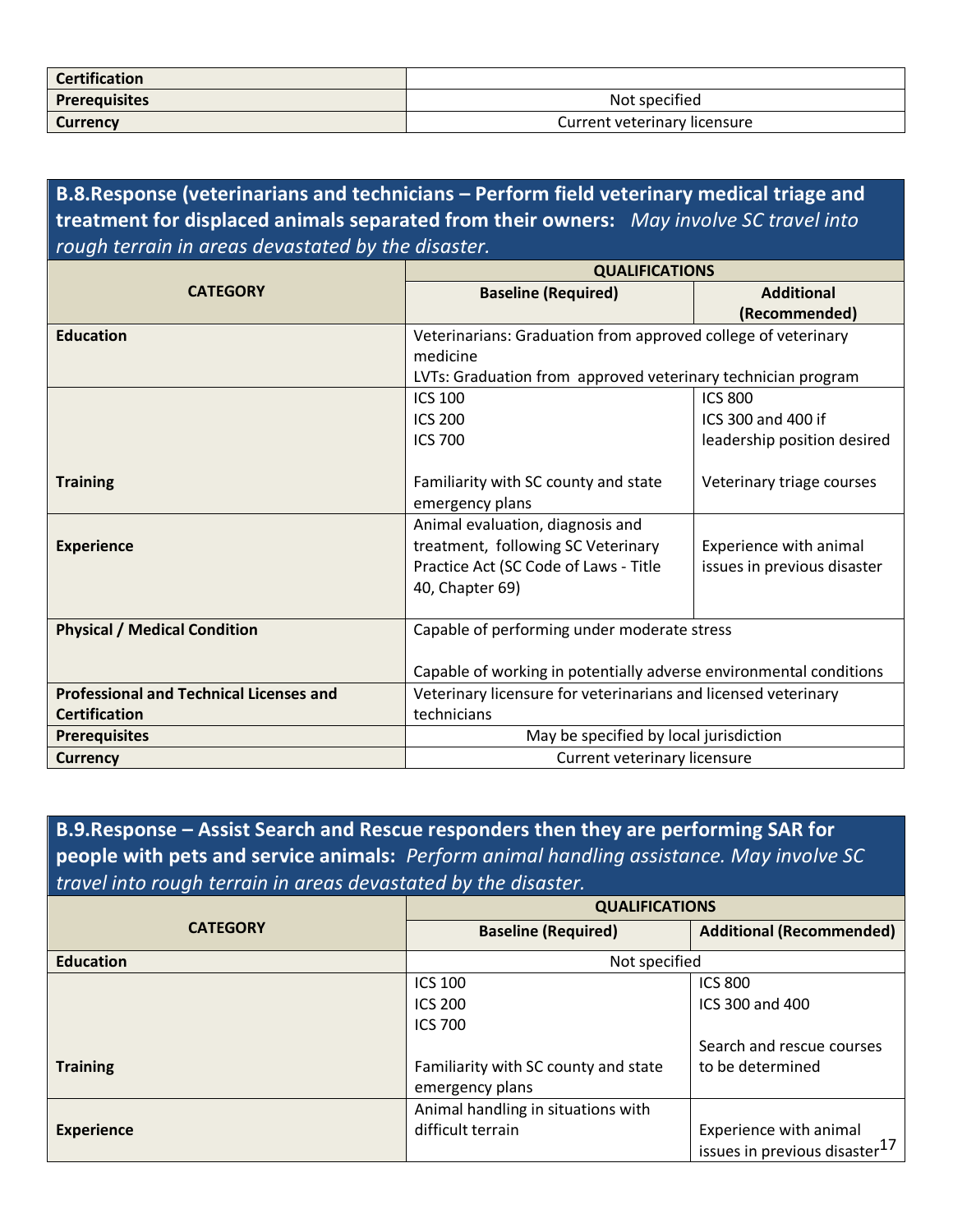| <b>Physical / Medical Condition</b>            | Capable of performing under moderate stress                        |  |
|------------------------------------------------|--------------------------------------------------------------------|--|
|                                                | Capable of working in potentially adverse environmental conditions |  |
| <b>Professional and Technical Licenses and</b> | Not specified                                                      |  |
| <b>Certification</b>                           |                                                                    |  |
| <b>Prerequisites</b>                           | To be determined by SAR first responders                           |  |
| <b>Currency</b>                                | To be determined by SAR first responders                           |  |

**B.10.Response - Assist with capture and transport of animals-at-large to pre-designated sites (Animal Search and Rescue or ASAR):** *May involve SC travel into rough terrain in areas devastated by the disaster.*

|                                                | <b>QUALIFICATIONS</b>                                              |                          |
|------------------------------------------------|--------------------------------------------------------------------|--------------------------|
| <b>CATEGORY</b>                                | <b>Baseline (Required)</b>                                         | <b>Additional</b>        |
|                                                |                                                                    | (Recommended)            |
| <b>Education</b>                               | Not specified                                                      |                          |
|                                                | <b>ICS 100</b>                                                     | <b>ICS 800</b>           |
|                                                | <b>ICS 200</b>                                                     | ICS 300 and 400          |
|                                                | <b>ICS 700</b>                                                     |                          |
|                                                |                                                                    | Other search and rescue  |
| <b>Training</b>                                | Familiarity with SC county and state                               | courses to be determined |
|                                                | emergency plans                                                    |                          |
|                                                |                                                                    |                          |
|                                                | Animal search and rescue courses                                   |                          |
|                                                | Animal handling in situations with                                 | Navigation in areas with |
| <b>Experience</b>                              | difficult terrain                                                  | difficult terrain        |
|                                                |                                                                    |                          |
|                                                |                                                                    | Animal search and rescue |
| <b>Physical / Medical Condition</b>            | Capable of performing under moderate stress                        |                          |
|                                                |                                                                    |                          |
|                                                | Capable of working in potentially adverse environmental conditions |                          |
| <b>Professional and Technical Licenses and</b> | Not specified                                                      |                          |
| <b>Certification</b>                           |                                                                    |                          |
| <b>Prerequisites</b>                           | To be determined by ASAR trainers                                  |                          |
| <b>Currency</b>                                | To be determined by ASAR trainers                                  |                          |

### **C.** RECOVERY ACTIVITIES  $(1 - 4)$

**C.1.Recovery – Assist with animal / owner reuniting efforts:** *Use of social media, telephone and email interaction*

|                  | <b>QUALIFICATIONS</b>      |                                                  |
|------------------|----------------------------|--------------------------------------------------|
| <b>CATEGORY</b>  | <b>Baseline (Required)</b> | <b>Additional</b>                                |
|                  |                            | (Recommended)                                    |
| <b>Education</b> | Not specified              |                                                  |
|                  | <b>ICS 100</b>             | <b>ICS 800</b>                                   |
|                  | <b>ICS 200</b>             | ICS 300 and 400 if                               |
|                  | <b>ICS 700</b>             | $\frac{33333}{1}$ leadership position desired 18 |
|                  |                            |                                                  |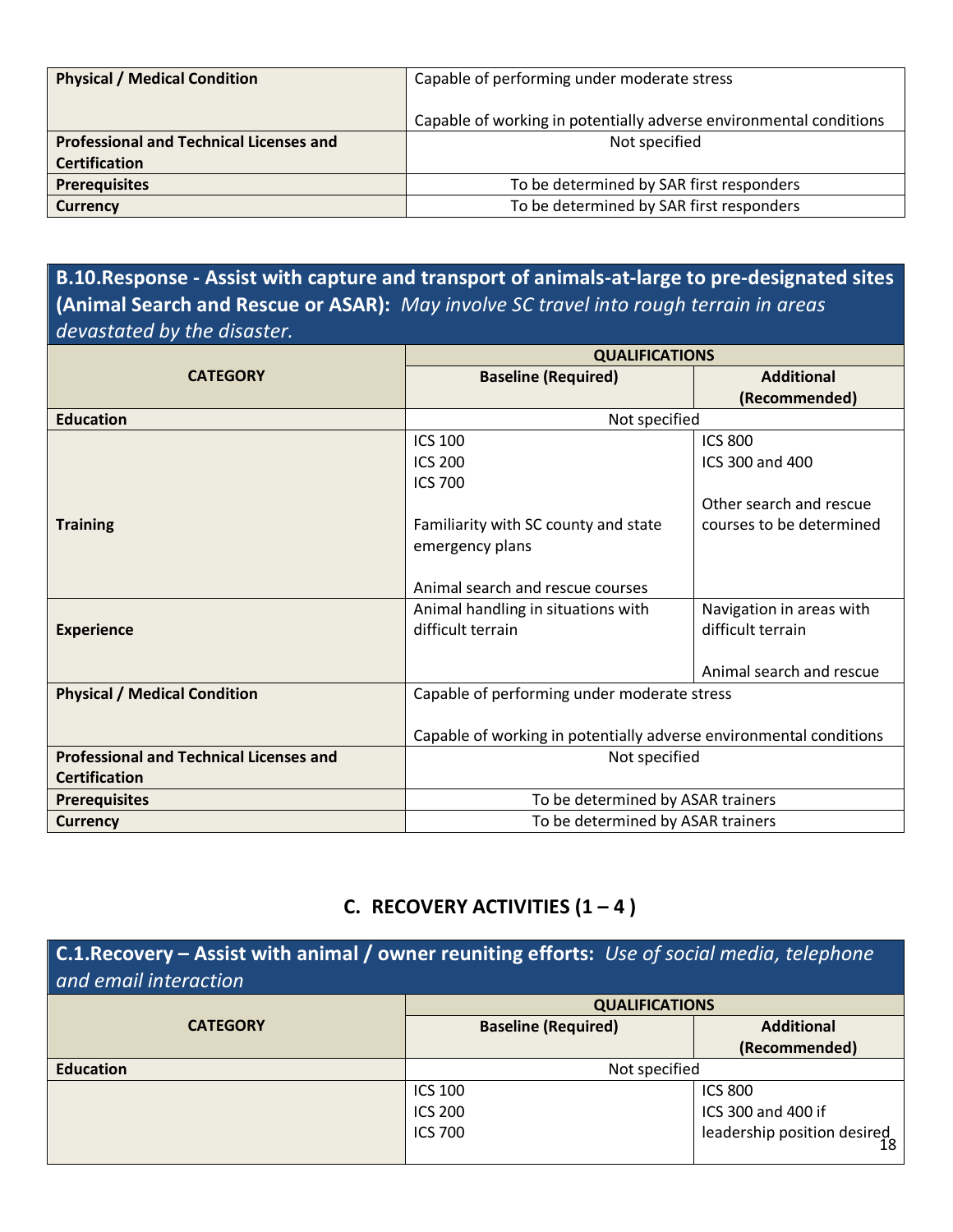| <b>Training</b>                                | Familiarity with SC county and state    |                             |
|------------------------------------------------|-----------------------------------------|-----------------------------|
|                                                | emergency plans                         |                             |
|                                                | Use of social media for pet             | Experience with animal      |
| <b>Experience</b>                              | reunification sites                     | issues in previous disaster |
| <b>Physical / Medical Condition</b>            | Capable of performing under mild stress |                             |
| <b>Professional and Technical Licenses and</b> | Not specified                           |                             |
| <b>Certification</b>                           |                                         |                             |
| <b>Prerequisites</b>                           | Not specified                           |                             |
| <b>Currency</b>                                | Not specified                           |                             |

# **C.2. Recovery - Assist with distribution of donated pet food and other donated supplies:**  *May also occur during response. May involve SC travel.*

|                                                | <b>QUALIFICATIONS</b>                                                 |                             |
|------------------------------------------------|-----------------------------------------------------------------------|-----------------------------|
| <b>CATEGORY</b>                                | <b>Baseline (Required)</b>                                            | <b>Additional</b>           |
|                                                |                                                                       | (Recommended)               |
| <b>Education</b>                               | Not specified                                                         |                             |
|                                                | <b>ICS 100</b>                                                        | <b>ICS 800</b>              |
|                                                | <b>ICS 200</b>                                                        | ICS 300 and 400 if          |
|                                                | <b>ICS 700</b>                                                        | leadership position desired |
|                                                |                                                                       |                             |
| <b>Training</b>                                | Familiarity with SC county and state                                  |                             |
|                                                | emergency plans                                                       |                             |
|                                                |                                                                       | Previous donations          |
| <b>Experience</b>                              | Not specified                                                         | management                  |
|                                                |                                                                       |                             |
|                                                |                                                                       | Previous warehouse          |
|                                                |                                                                       | operations assistance       |
| <b>Physical / Medical Condition</b>            | Capable of performing under mild stress                               |                             |
|                                                |                                                                       |                             |
|                                                | May require lifting heavy objects such as bags of pet food and litter |                             |
| <b>Professional and Technical Licenses and</b> | Not specified for general assistance                                  |                             |
| <b>Certification</b>                           |                                                                       |                             |
|                                                | May need licensure for forklift operation                             |                             |
| <b>Prerequisites</b>                           | Not specified                                                         |                             |
| <b>Currency</b>                                | Not specified                                                         |                             |

# **C.3. Recovery – Provide foster care for animals at your home for owners unable to return to housing accepting animals:** *(Note: one of 3 SCVRC activities where ICS is optional)*

|                                     | <b>QUALIFICATIONS</b>                         |                                 |
|-------------------------------------|-----------------------------------------------|---------------------------------|
| <b>CATEGORY</b>                     | <b>Baseline (Required)</b>                    | <b>Additional (Recommended)</b> |
| <b>Education</b>                    | Not specified                                 |                                 |
|                                     | Familiarity with SC county and state          | <b>ICS 100</b>                  |
| <b>Training</b>                     | emergency plans                               | <b>ICS 200</b>                  |
|                                     |                                               | <b>ICS 700</b>                  |
|                                     | Animal care and husbandry                     |                                 |
| <b>Experience</b>                   |                                               |                                 |
| <b>Physical / Medical Condition</b> | Capable of performing under mild stress<br>19 |                                 |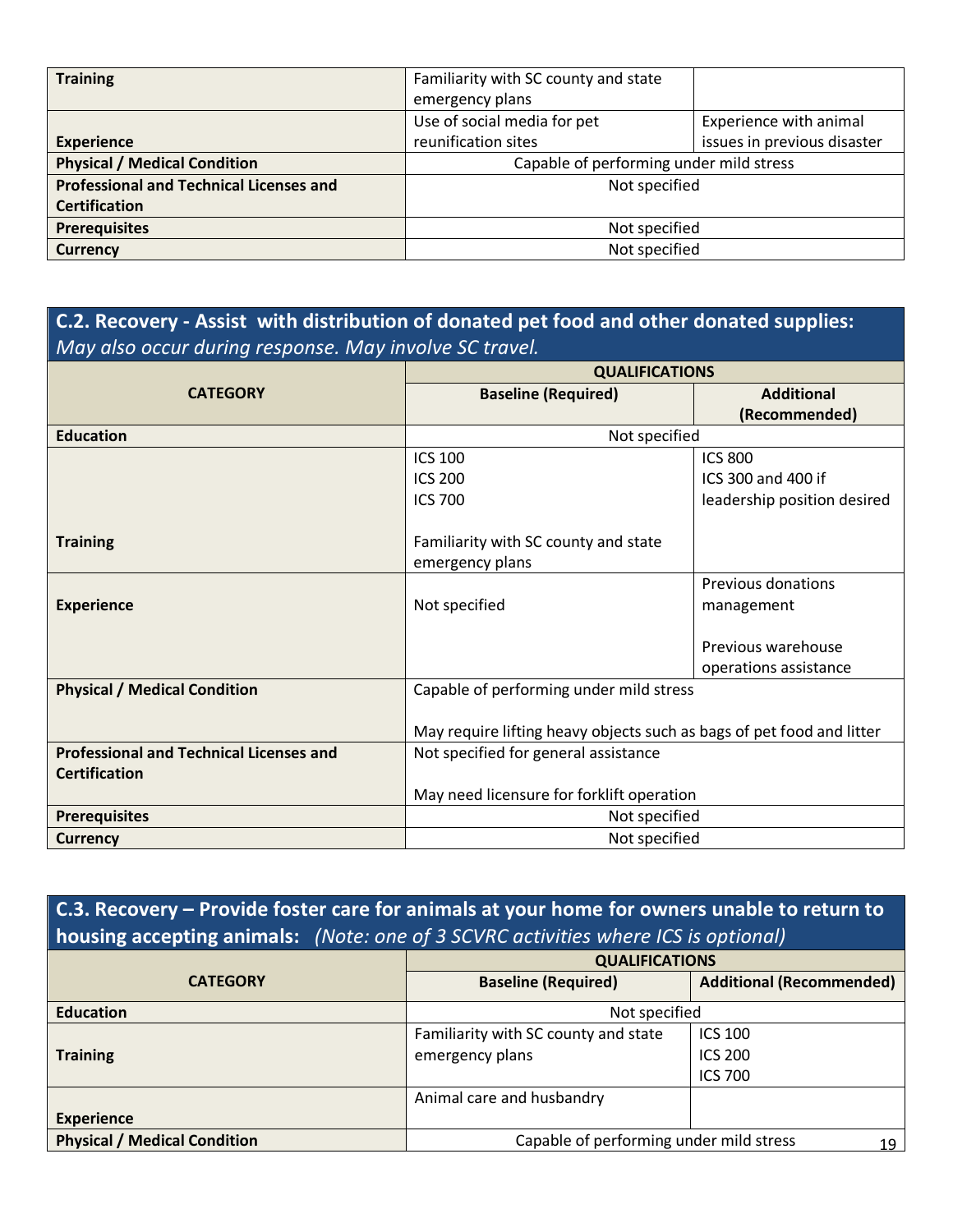| <b>Professional and Technical Licenses and</b><br><b>Certification</b> | Not specified                                                     |
|------------------------------------------------------------------------|-------------------------------------------------------------------|
| <b>Prerequisites</b>                                                   | Agreement with animal owner or group managing foster care for the |
|                                                                        | event                                                             |
| <b>Currency</b>                                                        | Not specified                                                     |

**C.4.Recovery – Provide pet therapy to people affected by the disaster:** *Taking a pet to visit with / provide comfort & interaction to people affected by the disaster. May require SC travel.*

|                                                | <b>QUALIFICATIONS</b>                                |                                 |
|------------------------------------------------|------------------------------------------------------|---------------------------------|
| <b>CATEGORY</b>                                | <b>Baseline (Required)</b>                           | <b>Additional (Recommended)</b> |
| <b>Education</b>                               | Not specified                                        |                                 |
|                                                | <b>ICS 100</b>                                       | <b>ICS 800</b>                  |
|                                                | <b>ICS 200</b>                                       | ICS 300 and 400 if              |
|                                                | <b>ICS 700</b>                                       | leadership position desired     |
| <b>Training</b>                                |                                                      |                                 |
|                                                | Familiarity with SC county and state                 |                                 |
|                                                | emergency plans                                      |                                 |
|                                                |                                                      | Previous pet therapy            |
| <b>Experience</b>                              | Not specified                                        | experience                      |
| <b>Physical / Medical Condition</b>            | Capable of performing under moderate stress          |                                 |
| <b>Professional and Technical Licenses and</b> | Ideally, certification of one's pet as a therapy pet |                                 |
| <b>Certification</b>                           |                                                      |                                 |
| <b>Prerequisites</b>                           | Owner or manager of a therapy pet                    |                                 |
| <b>Currency</b>                                | Not specified                                        |                                 |

### **D. SPECIAL RESPONSE ACTIVITIES (1 through 5)**

| <b>D.1.Special Response</b> - assist Clemson with animal disease response and recovery activities |                                                                      |                                                       |  |
|---------------------------------------------------------------------------------------------------|----------------------------------------------------------------------|-------------------------------------------------------|--|
|                                                                                                   |                                                                      | <b>QUALIFICATIONS</b>                                 |  |
| <b>CATEGORY</b>                                                                                   | <b>Baseline (Required)</b>                                           | <b>Additional (Recommended)</b>                       |  |
| <b>Education</b>                                                                                  | Not specified                                                        |                                                       |  |
|                                                                                                   | <b>ICS 100</b>                                                       | <b>ICS 800</b>                                        |  |
|                                                                                                   | <b>ICS 200</b>                                                       | ICS 300 and 400 if                                    |  |
|                                                                                                   | <b>ICS 700</b>                                                       | leadership position desired                           |  |
| <b>Training</b>                                                                                   | Familiarity with SC county and state<br>emergency plans              | Familiarity with FADPreP<br>training materials        |  |
|                                                                                                   | Biosecurity training, including proper<br>donning and doffing of PPE | Just-in-time biosecurity,<br>safety, and FAD training |  |
|                                                                                                   | Foreign animal disease (FAD)<br>awareness and response training      | <b>EMRS2 training</b>                                 |  |
| <b>Experience</b>                                                                                 | Field: animal evaluation, animal<br>handling                         | To be specified by CULPH                              |  |
|                                                                                                   | Office: to be specified by CULPH                                     | 20                                                    |  |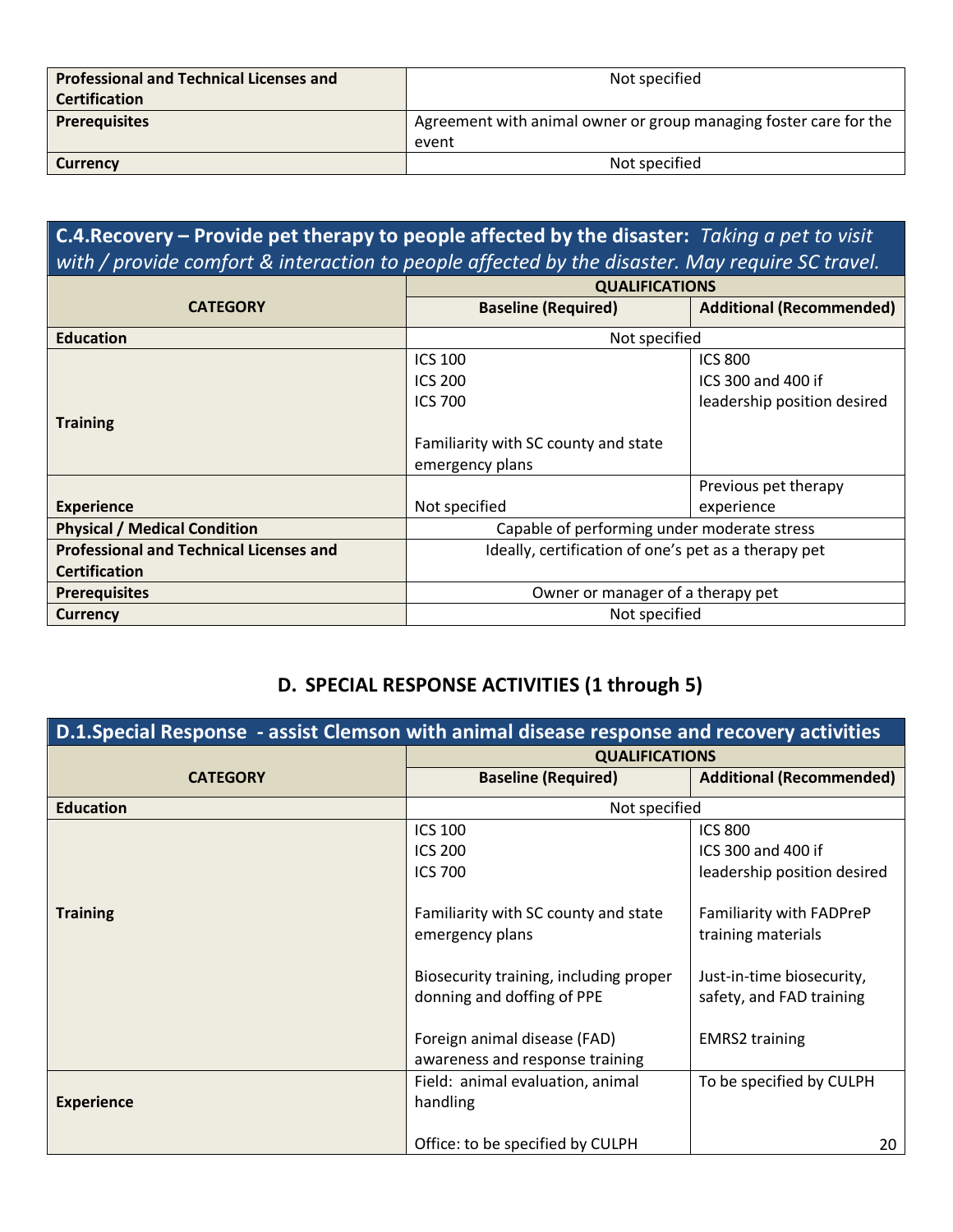| <b>Physical / Medical Condition</b>            | Capable of performing under moderate stress                                                 |
|------------------------------------------------|---------------------------------------------------------------------------------------------|
|                                                | Fieldwork: capable of working long hours in potentially adverse<br>environmental conditions |
| <b>Professional and Technical Licenses and</b> | Not specified for general                                                                   |
| <b>Certification</b>                           |                                                                                             |
|                                                | Veterinary licensure for veterinarians and licensed veterinary                              |
|                                                | technicians                                                                                 |
| <b>Prerequisites</b>                           | Will be determined by CULPH                                                                 |
| <b>Currency</b>                                | Biosecurity and FAD training within last 2 years                                            |

# **D.2.Special Response (veterinarians and technicians) - Assist with animal health evaluations or provide animals care to animals outside of a chemical spill area:** *May involve SC travel.*

|                                                | <b>QUALIFICATIONS</b>                                                                                                         |                                 |
|------------------------------------------------|-------------------------------------------------------------------------------------------------------------------------------|---------------------------------|
| <b>CATEGORY</b>                                | <b>Baseline (Required)</b>                                                                                                    | <b>Additional (Recommended)</b> |
| <b>Education</b>                               | If evaluating and treating animals                                                                                            |                                 |
|                                                | Veterinarians: Graduation from approved college of veterinary                                                                 |                                 |
|                                                | medicine and                                                                                                                  |                                 |
|                                                | LVTs: Graduation from approved veterinary technician program                                                                  |                                 |
|                                                | <b>ICS 100</b>                                                                                                                | <b>ICS 800</b>                  |
|                                                | <b>ICS 200</b>                                                                                                                | ICS 300 and 400 if              |
|                                                | <b>ICS 700</b>                                                                                                                | leadership position desired     |
|                                                |                                                                                                                               |                                 |
| <b>Training</b>                                | Familiarity with SC county and state                                                                                          | Hazardous materials             |
|                                                | emergency plans                                                                                                               | training as determined by       |
|                                                |                                                                                                                               | <b>HAZMAT</b> experts           |
|                                                | Hazardous materials (HAZMAT)                                                                                                  |                                 |
|                                                | awareness training                                                                                                            |                                 |
|                                                |                                                                                                                               |                                 |
|                                                | Proper donning and doffing of PPE                                                                                             |                                 |
|                                                | Animal handling in hectic situations                                                                                          | Previous HAZMAT incident        |
| <b>Experience</b>                              |                                                                                                                               | experience                      |
|                                                | For diagnosis and treatment, follow                                                                                           |                                 |
|                                                | SC Veterinary Practice Act (SC Code of                                                                                        |                                 |
|                                                | Laws - Title 40, Chapter 69)                                                                                                  |                                 |
| <b>Physical / Medical Condition</b>            | Capable of performing under moderate stress                                                                                   |                                 |
|                                                |                                                                                                                               |                                 |
| <b>Professional and Technical Licenses and</b> | Capable of working in potentially adverse environmental conditions<br>Veterinary licensure for animal diagnosis and treatment |                                 |
| <b>Certification</b>                           |                                                                                                                               |                                 |
| <b>Prerequisites</b>                           | To be determined by HAZMAT experts                                                                                            |                                 |
| <b>Currency</b>                                | Current veterinary licensure where indicated                                                                                  |                                 |

| D.3. Special Response – Assist with decontamination of pets: May involve SC travel. |                            |                                 |
|-------------------------------------------------------------------------------------|----------------------------|---------------------------------|
|                                                                                     | <b>QUALIFICATIONS</b>      |                                 |
| <b>CATEGORY</b>                                                                     | <b>Baseline (Required)</b> | <b>Additional (Recommended)</b> |
| <b>Education</b>                                                                    | Not specified              |                                 |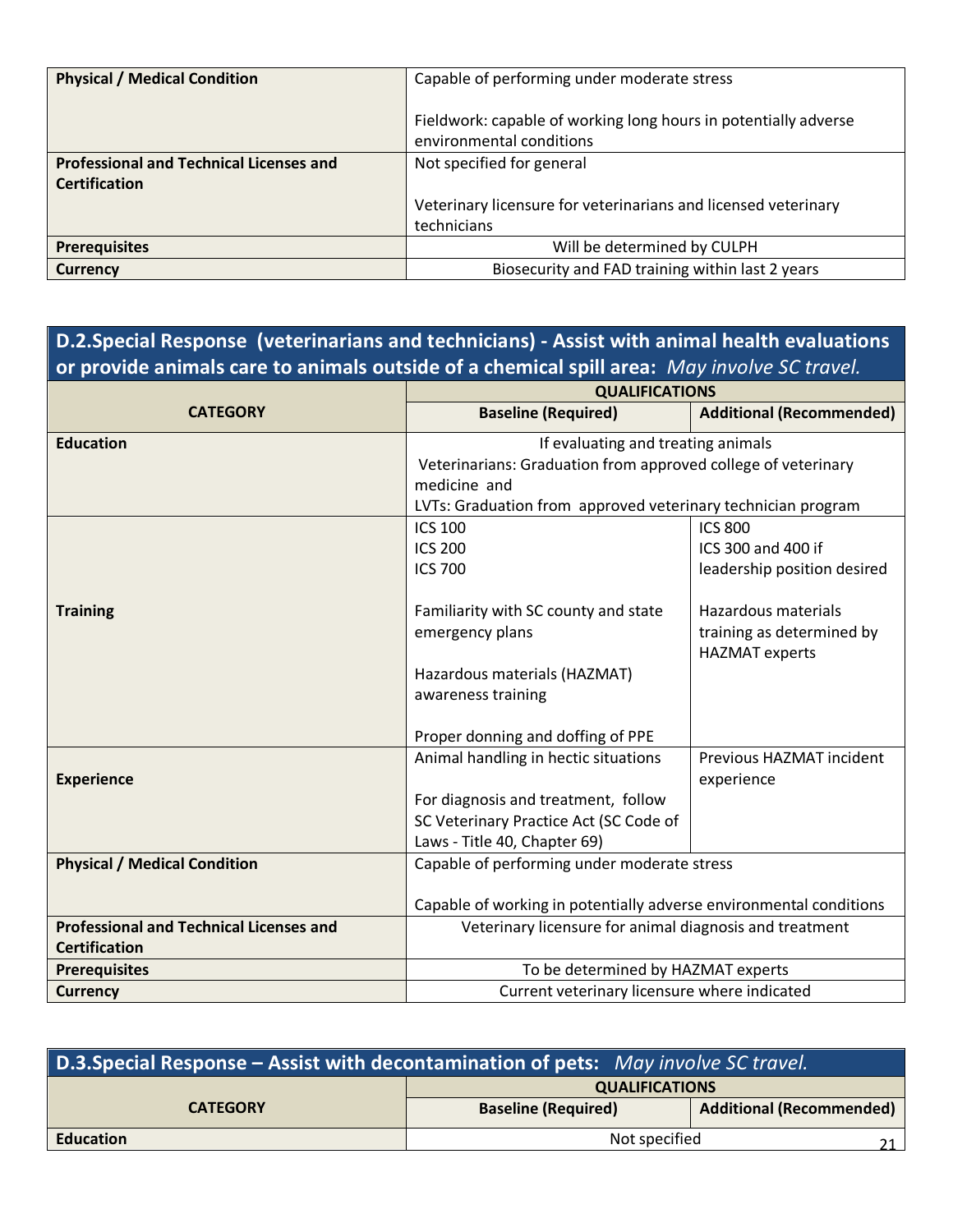|                                                | <b>ICS 100</b>                                                   | <b>ICS 800</b>              |
|------------------------------------------------|------------------------------------------------------------------|-----------------------------|
|                                                | <b>ICS 200</b>                                                   | ICS 300 and 400 if          |
|                                                | <b>ICS 700</b>                                                   | leadership position desired |
|                                                |                                                                  |                             |
| <b>Training</b>                                | Familiarity with SC county and state                             | Hazardous materials         |
|                                                | emergency plans                                                  | courses determined by       |
|                                                |                                                                  | <b>HAZMAT</b> experts       |
|                                                | Animal decontamination training                                  |                             |
|                                                |                                                                  |                             |
|                                                | Proper donning and doffing of PPE                                |                             |
|                                                | Animal handling in crowded, hectic                               | Experience with animal      |
| <b>Experience</b>                              | situations                                                       | issues in previous disaster |
| <b>Physical / Medical Condition</b>            | Capable of performing under moderate stress                      |                             |
|                                                |                                                                  |                             |
|                                                | Will require wearing PPE, animal handling, and standing for long |                             |
|                                                | periods                                                          |                             |
| <b>Professional and Technical Licenses and</b> | Not specified                                                    |                             |
| <b>Certification</b>                           |                                                                  |                             |
| <b>Prerequisites</b>                           | May be determined by HAZMAT experts                              |                             |
| <b>Currency</b>                                | Not specified                                                    |                             |

# **D.4. Special Response - Radioactivity monitoring of pets at an evacuation center:** *May involve SC travel.*

|                                                | <b>QUALIFICATIONS</b>                                      |                             |
|------------------------------------------------|------------------------------------------------------------|-----------------------------|
| <b>CATEGORY</b>                                | <b>Baseline (Required)</b>                                 | <b>Additional</b>           |
|                                                |                                                            | (Recommended)               |
| <b>Education</b>                               | Not specified                                              |                             |
|                                                | <b>ICS 100</b>                                             | <b>ICS 800</b>              |
|                                                | <b>ICS 200</b>                                             | ICS 300 and 400 if          |
|                                                | <b>ICS 700</b>                                             | leadership position desired |
|                                                |                                                            |                             |
| <b>Training</b>                                | Familiarity with SC county and state                       | Radiation courses           |
|                                                | emergency plans                                            | determined by radiation     |
|                                                |                                                            | experts                     |
|                                                | Radiation monitoring of animals                            |                             |
|                                                | Not specified                                              | Experience with animal      |
| <b>Experience</b>                              |                                                            | issues in previous disaster |
| <b>Physical / Medical Condition</b>            | Capable of performing under moderate stress                |                             |
|                                                |                                                            |                             |
|                                                | Other qualifications may be specified by radiation experts |                             |
| <b>Professional and Technical Licenses and</b> | Not specified                                              |                             |
| <b>Certification</b>                           |                                                            |                             |
| <b>Prerequisites</b>                           | May be determined by radiation experts                     |                             |
| <b>Currency</b>                                | May be determined by radiation experts                     |                             |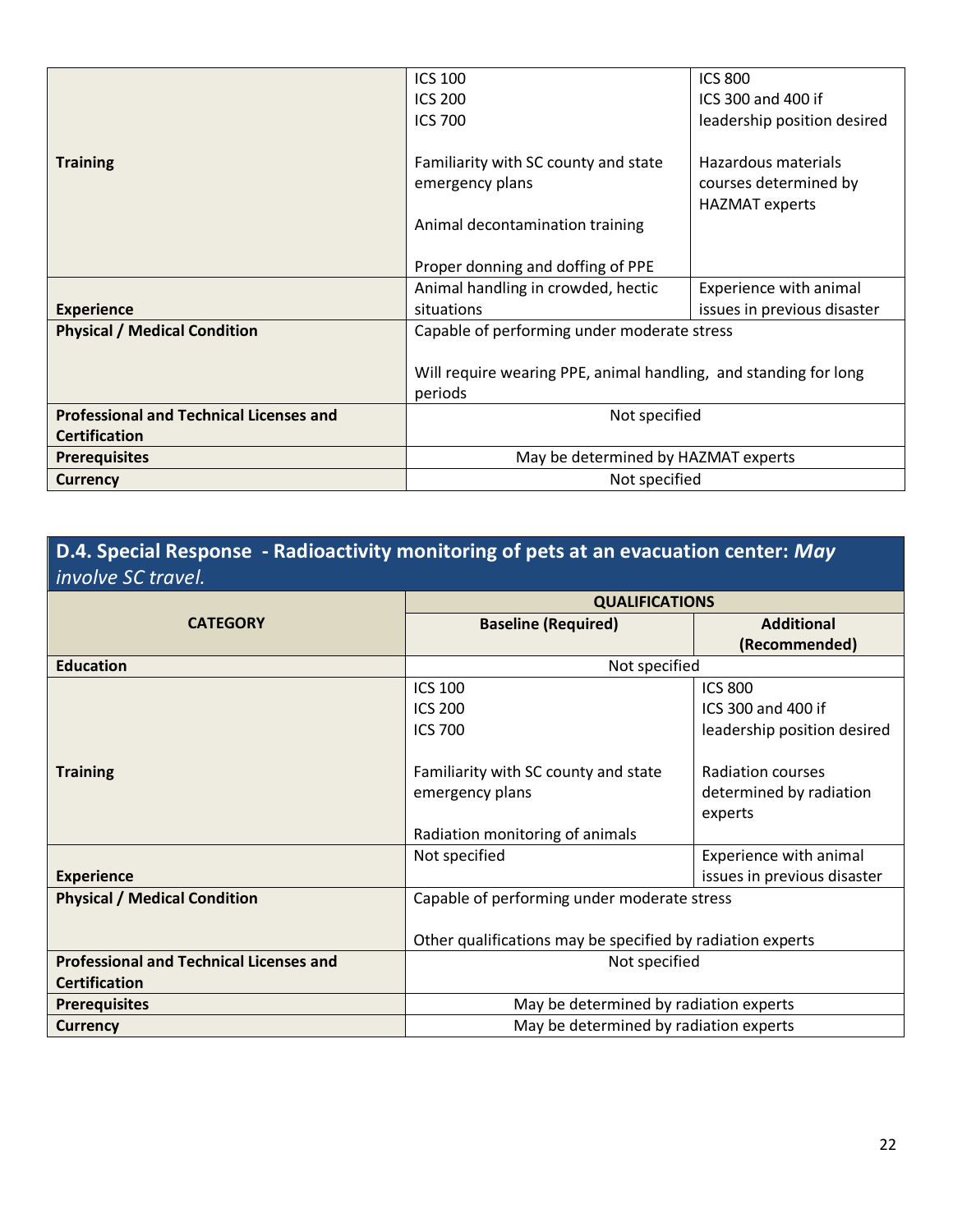**D.5. Special Response - Animal health evaluations or care to a pet that had exposure to an owner with a human-to-human communicable disease that is possibly also transmissible from people to animals and animals to people (zoonotic):** *Example: quarantine of pet for specified period until determined to be uninfected. May involve SC travel.*

|                                                | <b>QUALIFICATIONS</b>                                          |                                 |
|------------------------------------------------|----------------------------------------------------------------|---------------------------------|
| <b>CATEGORY</b>                                | <b>Baseline (Required)</b>                                     | <b>Additional (Recommended)</b> |
| <b>Education</b>                               | For animal diagnosis and treatment                             |                                 |
|                                                | Veterinarians: Graduation from approved college of veterinary  |                                 |
|                                                | medicine                                                       |                                 |
|                                                | <b>ICS 100</b>                                                 | <b>ICS 800</b>                  |
|                                                | <b>ICS 200</b>                                                 | ICS 300 and 400 if              |
|                                                | <b>ICS 700</b>                                                 | leadership position desired     |
|                                                |                                                                |                                 |
| <b>Training</b>                                | Familiarity with SC county and state                           | Biosecurity to prevent          |
|                                                | emergency plans                                                | disease spread                  |
|                                                |                                                                |                                 |
|                                                | Proper donning and doffing of PPE                              |                                 |
|                                                | Understanding of disease                                       | Previous experience             |
| <b>Experience</b>                              | transmission processes                                         | handling animals while          |
|                                                |                                                                | wearing PPE                     |
|                                                | For animal diagnosis and treatment,                            |                                 |
|                                                | follow SC Veterinary Practice Act (SC                          |                                 |
|                                                | Code of Laws - Title 40, Chapter 69)                           |                                 |
| <b>Physical / Medical Condition</b>            | Capable of performing under moderate stress                    |                                 |
|                                                |                                                                |                                 |
|                                                | Will require frequent donning & doffing of PPE and frequent    |                                 |
|                                                | decontamination                                                |                                 |
| <b>Professional and Technical Licenses and</b> | Not specified for general                                      |                                 |
| <b>Certification</b>                           |                                                                |                                 |
|                                                | Veterinary licensure for veterinarians and licensed veterinary |                                 |
|                                                | technicians                                                    |                                 |
| <b>Prerequisites</b>                           | To be determined                                               |                                 |
| <b>Currency</b>                                | Current veterinary licensure where applicable                  |                                 |